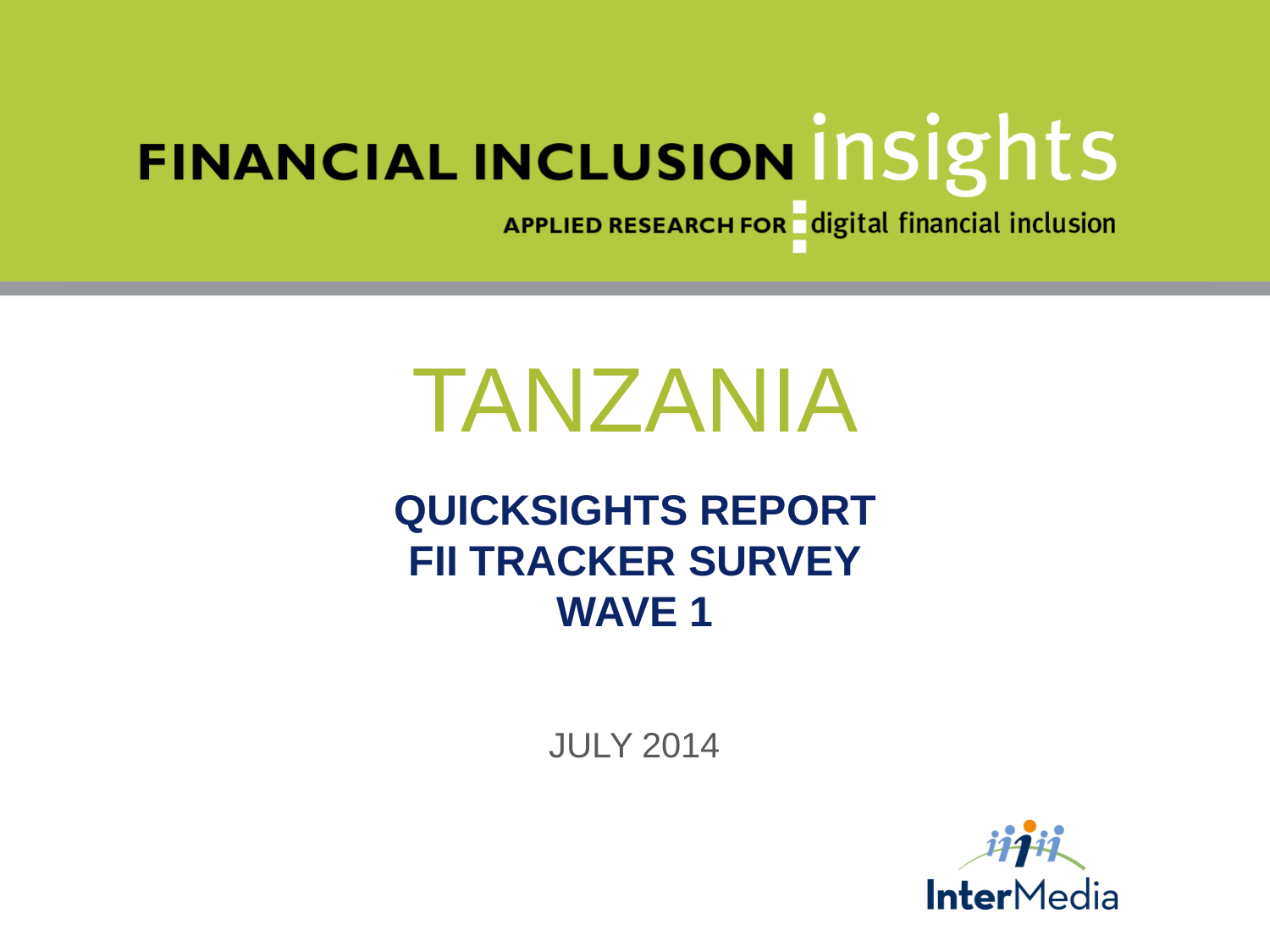

**TANZANIA**

## **THE FINANCIAL INCLUSION INSIGHTS (FII) PROGRAM**

**The FII research program responds to the need for timely, demand-side data and practical insights on the use of mobile money and other digital financial services (DFS), and the potential for their expanded use among the poor.** 

**The program covers eight countries in Africa and Asia** at different stages of DFS development. Research was launched in fall 2013.

**FII is operated by global research group InterMedia** and sponsored by the Financial Services for the Poor initiative of the Bill & Melinda Gates Foundation. All FII data and research is publicly available through the FII portal: [www.finclusion.org](http://www.finclusion.org/).

**QuickSights** reports provide initial findings from each FII research project. These reports feed into subsequent Wave Reports which synthesize the results from all projects conducted during a wave of research in a given FII country.

*All data and materials resulting from the FII program are the property of the Bill & Melinda Gates Foundation, but the findings and conclusions within are those of the authors and do not necessarily reflect positions or policies of the Foundation.*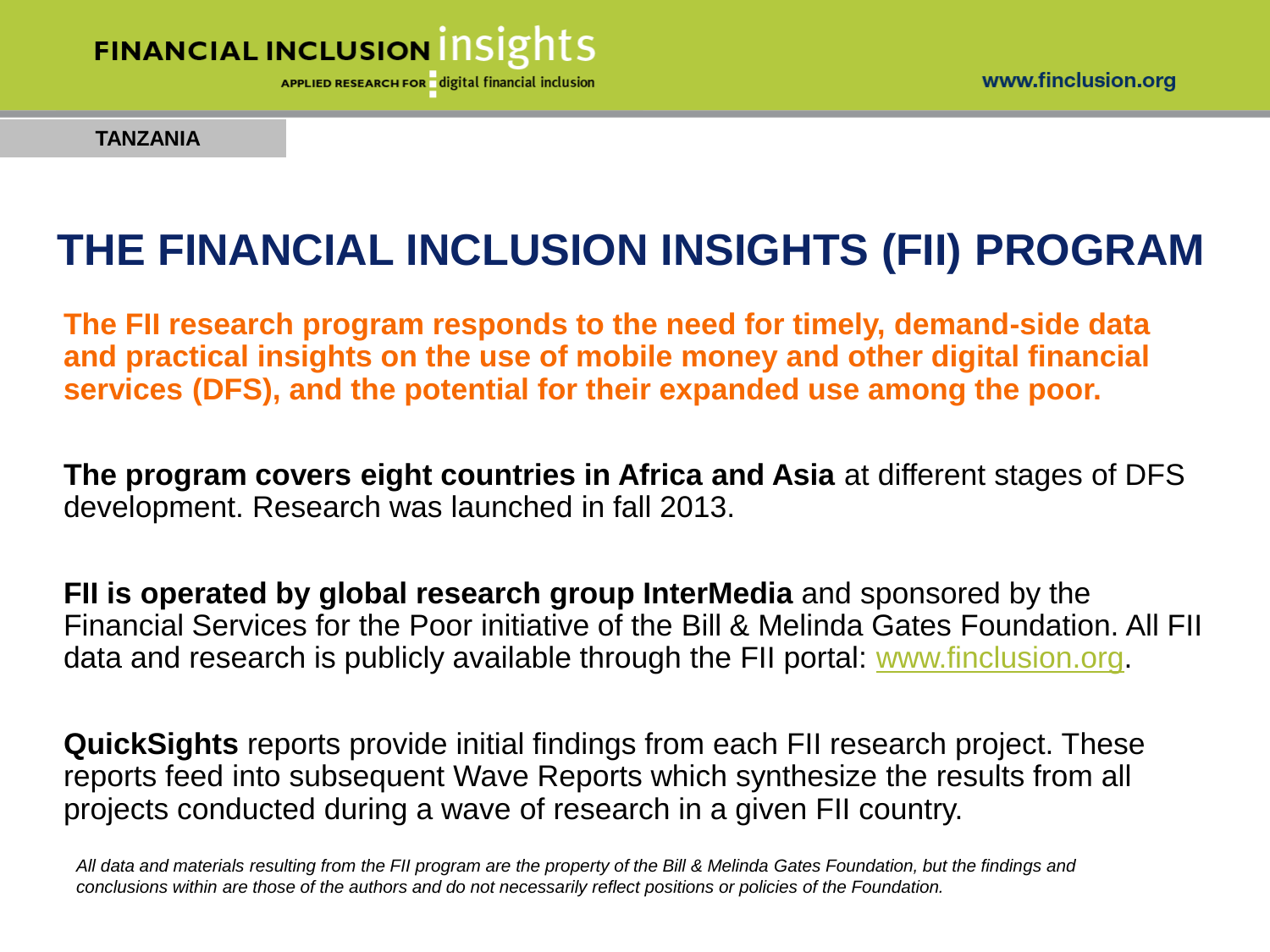APPLIED RESEARCH FOR digital financial inclusion

#### **TANZANIA**

## **TANZANIA FII TRACKER SURVEY HIGHLIGHTS**

- **Forty percent of Tanzanian adults are active users of either bank or mobile money accounts. Thirty-two percent are only active mobile money account users, 2 percent are only active bank account users and 6 percent are both.**
- **There is a pronounced gender gap in access to formal financial services. Forty-five percent of adult men compared with 35 percent of adult women are either active bank or active mobile money account users. The gap between urban and rural residents, as well as between those living above and below the poverty line, is higher.**
- **Saving and safe storage are the leading reasons given for starting to use a bank account. However, the majority use the services for P2P transactions.**
- **Currently, the mobile money market is dominated by Vodacom M-Pesa. Tigo Pesa and Airtel Money are second and third most popular providers, respectively, and are fast expanding their subscribership. With increasing market competition, Tanzanians might soon demonstrate demand for P2P transfers across mobile provider networks.**
- **The demographics of Vodacom M-Pesa's customer base is reflective of the general population demographics with rural users making up 61 percent of active account holders. This contrasts with Tigo Pesa's customer base, which is 68 percent urban.**
- **Agents have an essential role in supporting mobile money users with most of their transactional and informational needs. However, agents can also be a cause of frustration, especially when they are rude, absent or experience a shortage of e-float or cash to help with a transaction.**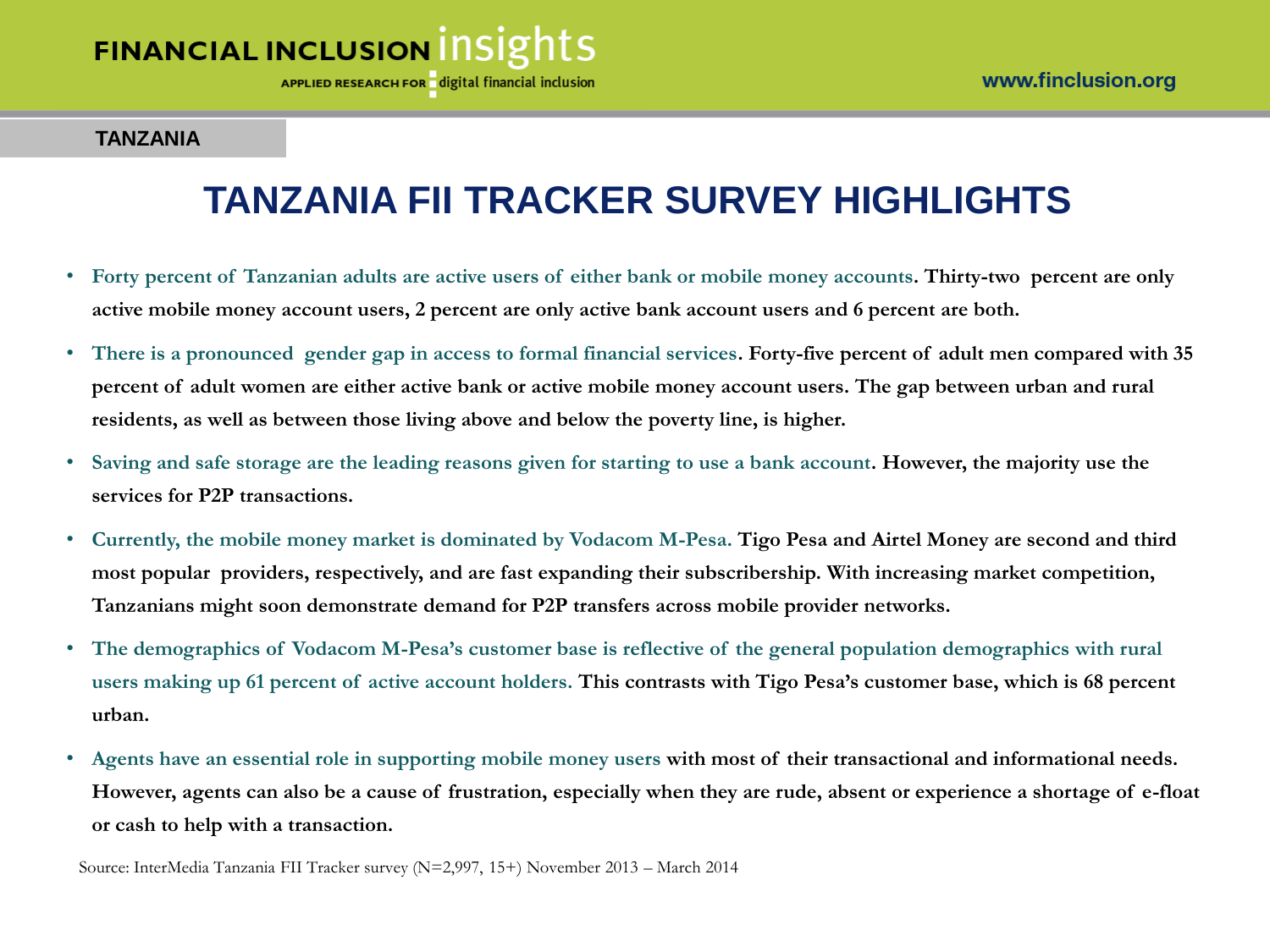APPLIED RESEARCH FOR digital financial inclusion

#### **TANZANIA**

## **THE TANZANIA FII TRACKER SURVEY**

### **Survey summary**

- A national survey (N=2,997) representative of Tanzanian individuals aged 15+ living in the 30 regions of Tanzania (based on the 2012 census), once a year
- Face-to-face interviews lasting on average 44 minutes
- First survey (Wave 1) conducted from 11/21/2013 to 3/21/2014
- Provides baseline measurements: subsequent annual surveys will measure trends and track market developments in **DFS**

### **Data collected**

- **Core data on:**
	- Basic demographics
	- Poverty measurement Grameen Progress out of Poverty Index (PPI)
	- Access/use of mobile devices
	- Access/use of mobile money (MM)
	- Access/use of formal financial services (e.g., bank accounts)
	- Level of satisfaction with financial service providers and products
- **Additional data on:**
	- Mobile money adoption influencers
	- Interoperable mobile money services
	- Technical issues in mobile money use

**Two key terms are used in this study:**

- **Digital financial services (DFS)** Financial services that are provided through an electronic platform (mobile phones, electronic cards, the internet, etc.). **For this particular study, digital financial services include bank services and mobile money services**.
- **Active account holder** An individual who has a registered DFS account and has used it in the last 90 days.

**These definitions are aligned with the metrics used by the Financial Services for the Poor initiative at the Bill & Melinda Gates Foundation to track global developments in financial inclusion.**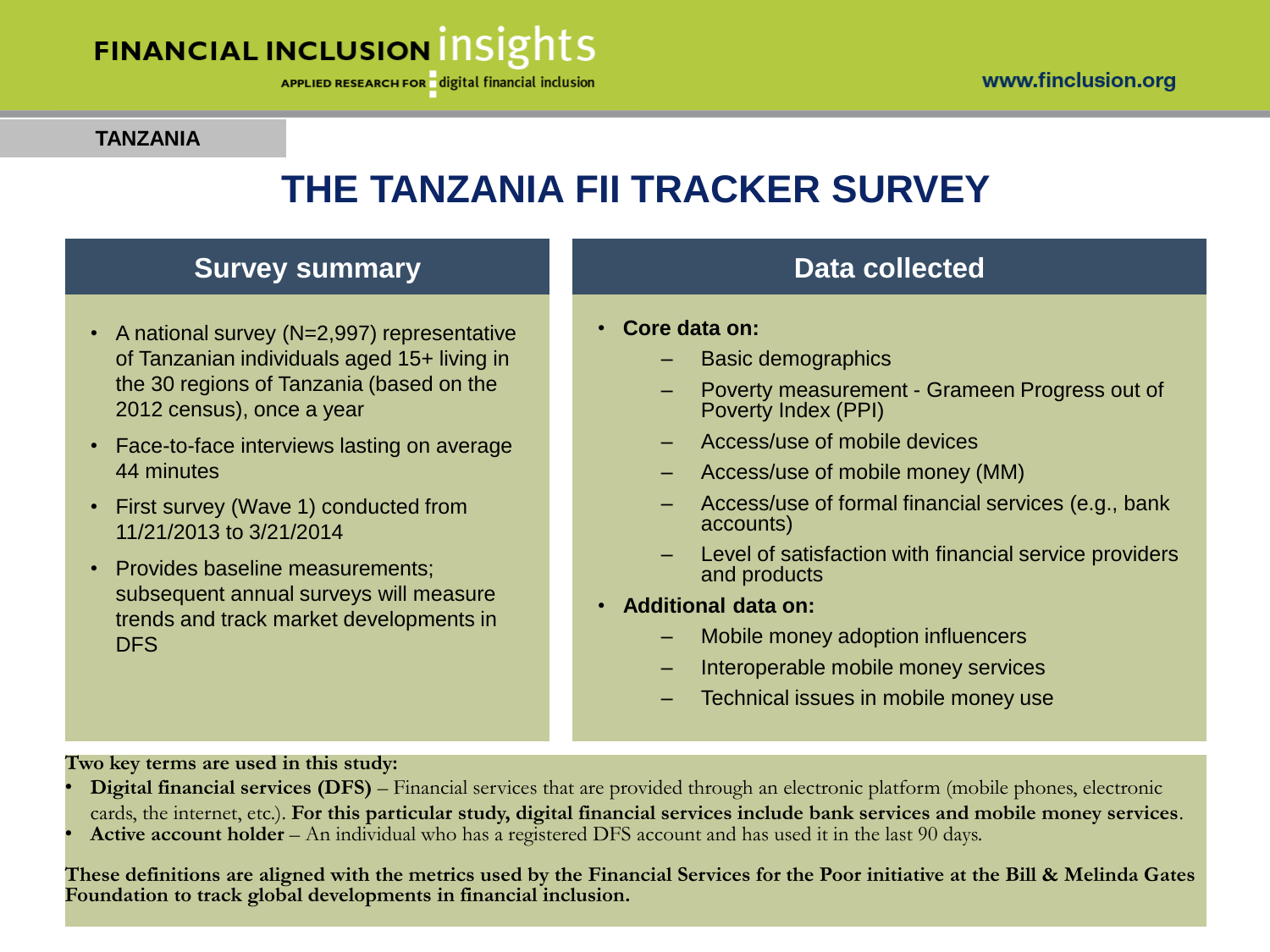

www.finclusion.org

**TANZANIA**

## **Survey Sample Demographics**

| <b>Demographic</b>     | % of Sample (N=2,997) |
|------------------------|-----------------------|
| Male                   | 49%                   |
| Female                 | 51%                   |
| Urban                  | 30%                   |
| Rural                  | 70%                   |
| Above the poverty line | 15%                   |
| Below the poverty line | 85%                   |
| Ages 15-24             | 30%                   |
| Ages 25-34             | 28%                   |
| Ages 35-44             | 18%                   |
| Ages 45-54             | 11%                   |
| Ages $55+$             | 13%                   |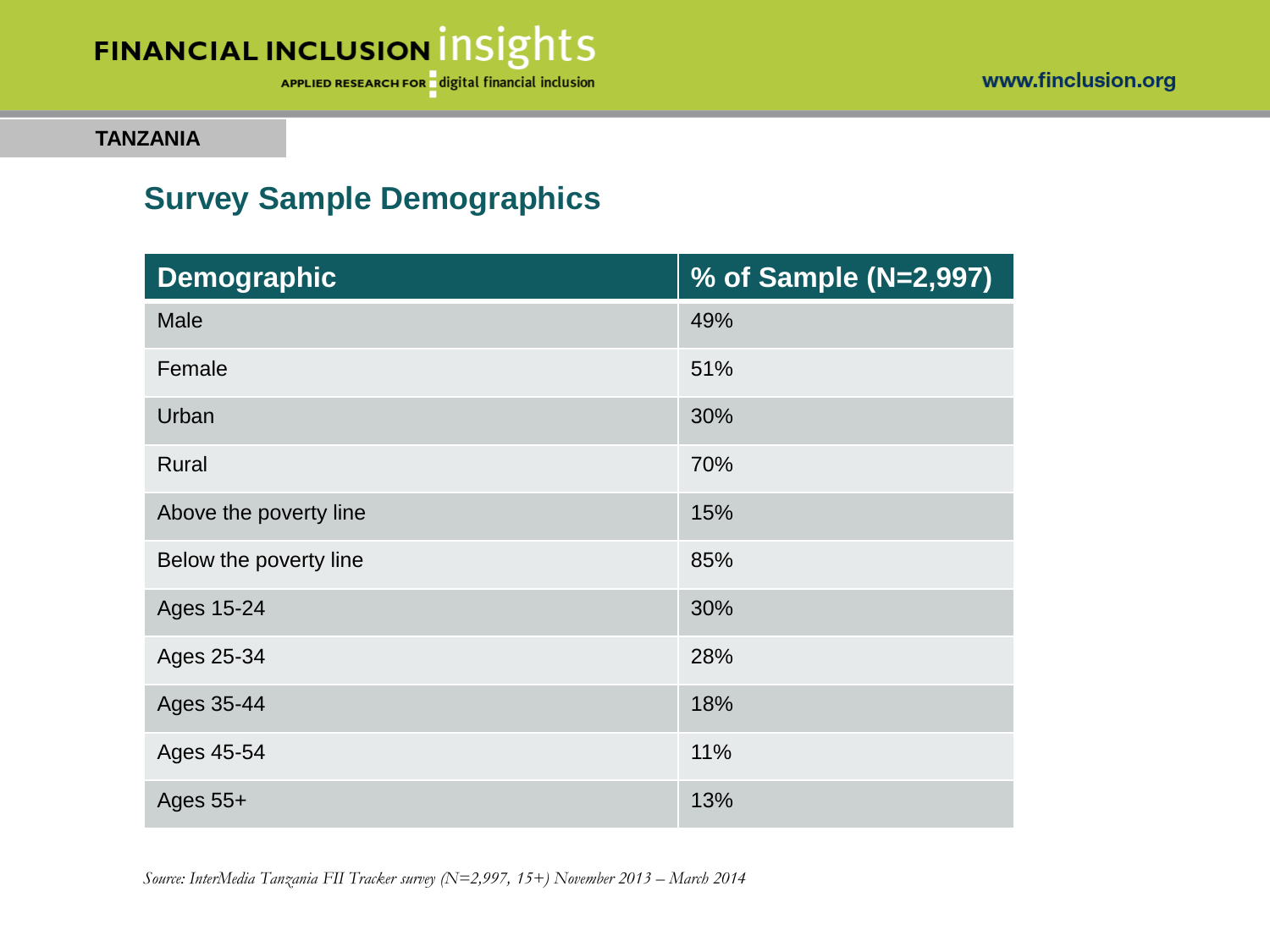APPLIED RESEARCH FOR digital financial inclusion

**TANZANIA**

## **Tanzania's financial service sector: General overview**



### **Key takeaways:**

- Half of Tanzanian adults have access to financial services through either a bank or mobile money account, or both
- Of the 50 percent with access to mobile money or a bank, 48 percent use mobile money while only 10 percent have bank accounts.
- Both unregistered and inactive mobile money account use are low.

*Access to a bank account or mobile money account means a respondent can use bank/mobile money services either via their own account or via an account of another person. Active account holders are those with a registered mobile money and/or bank account who have used that account in the last 90 days. Dormant accounts are those that have been registered but have never been used.*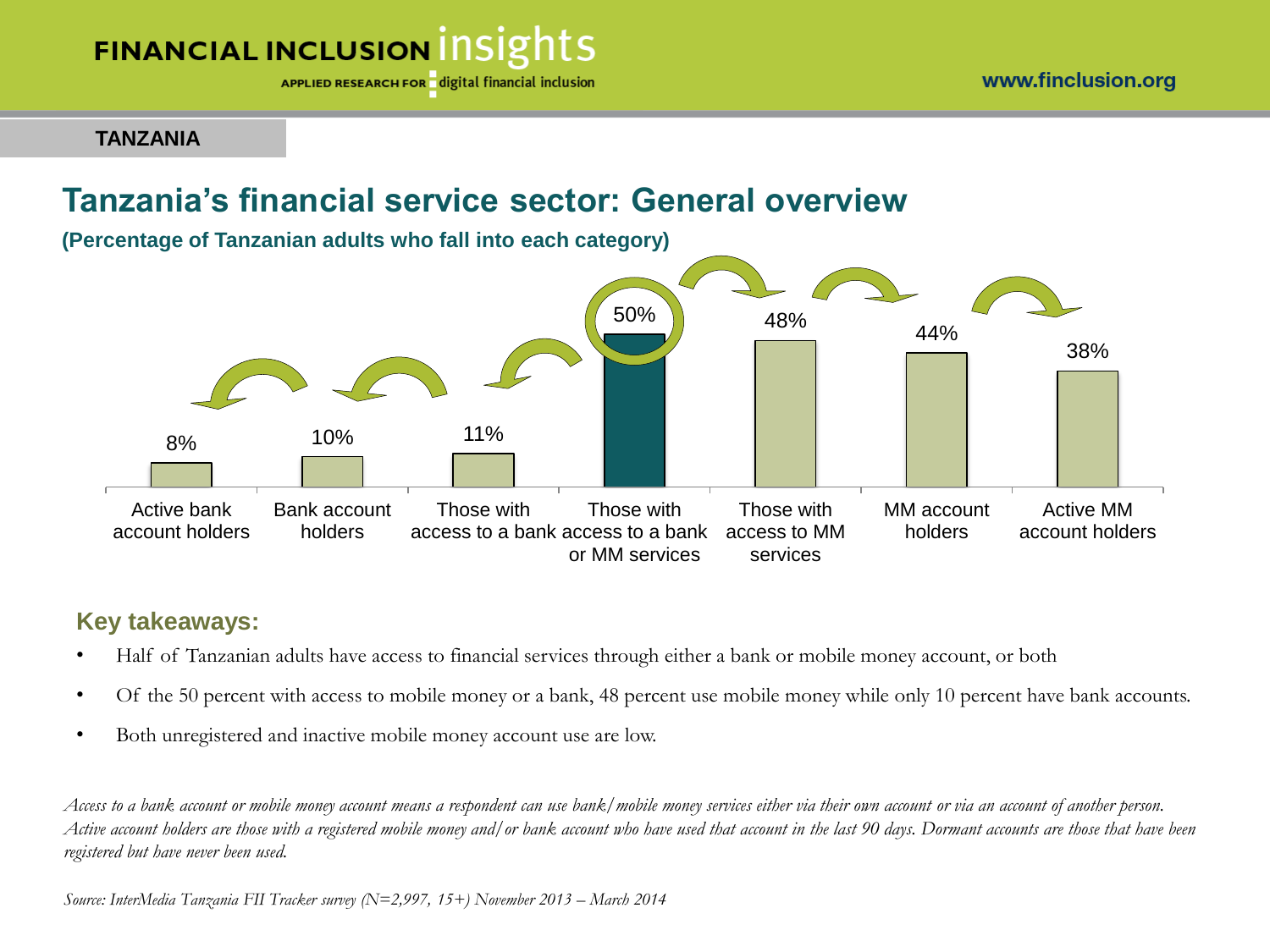APPLIED RESEARCH FOR digital financial inclusion

#### www.finclusion.org

#### **TANZANIA**

### **Mobile money and bank account ownership**

### **Key takeaways:**

- Over a third of Tanzanian adults are active MM account holders.
- Mobile money account ownership is almost five times larger than bank account ownership
- Three in five Tanzanian adults are neither active bank nor mobile money account holders



**Active account holder** *= an individual who has a registered digital financial services account (specifically, a mobile money account and/or a bank account ) and has used this type of account in the last 90 days*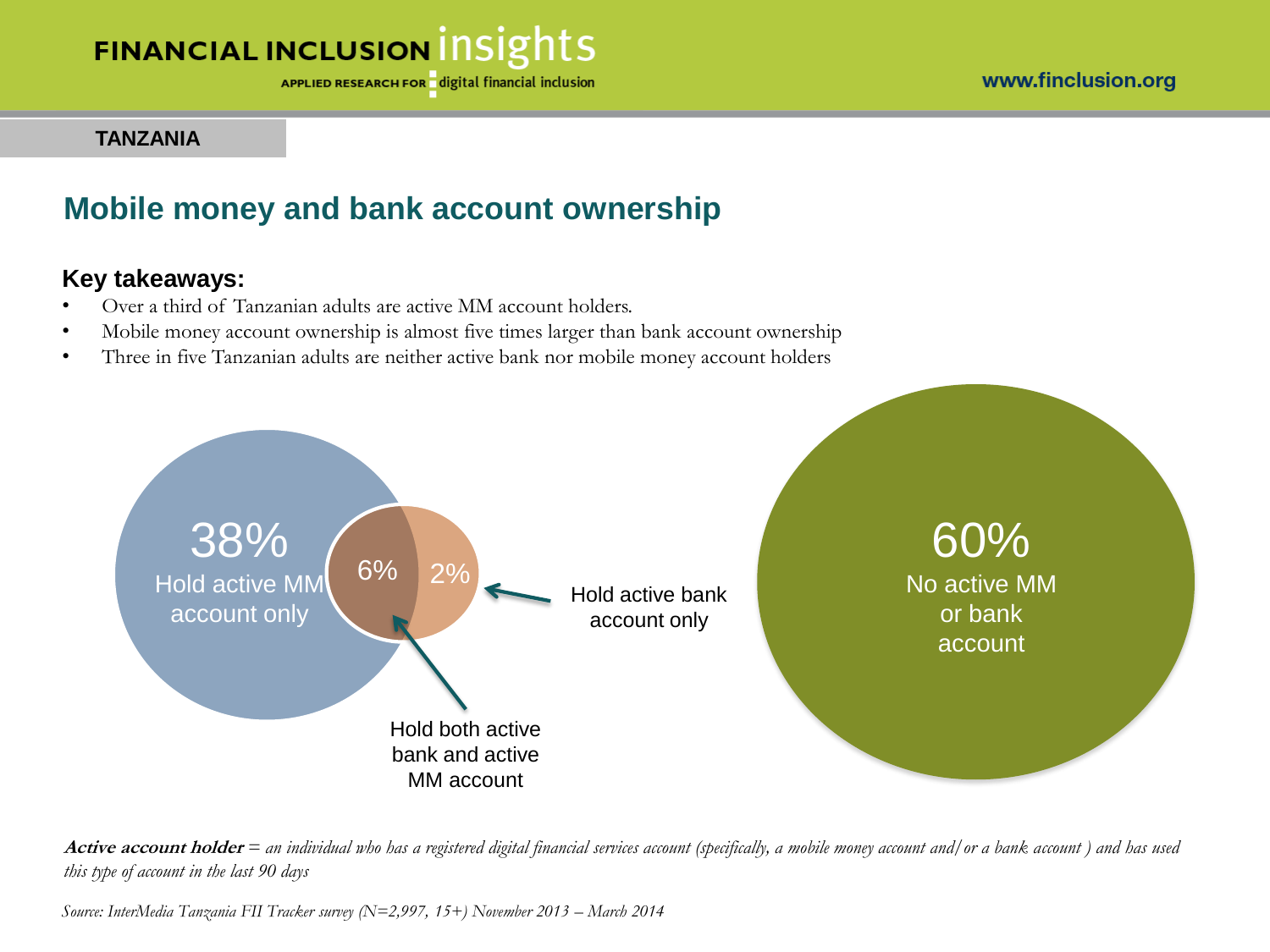APPLIED RESEARCH FOR digital financial inclusion

#### **TANZANIA**

### www.finclusion.org

### **Financial inclusion measures by key demographic groups**

Percent of Tanzanian adults, who are users or nonusers of banks and mobile money, by key demographics

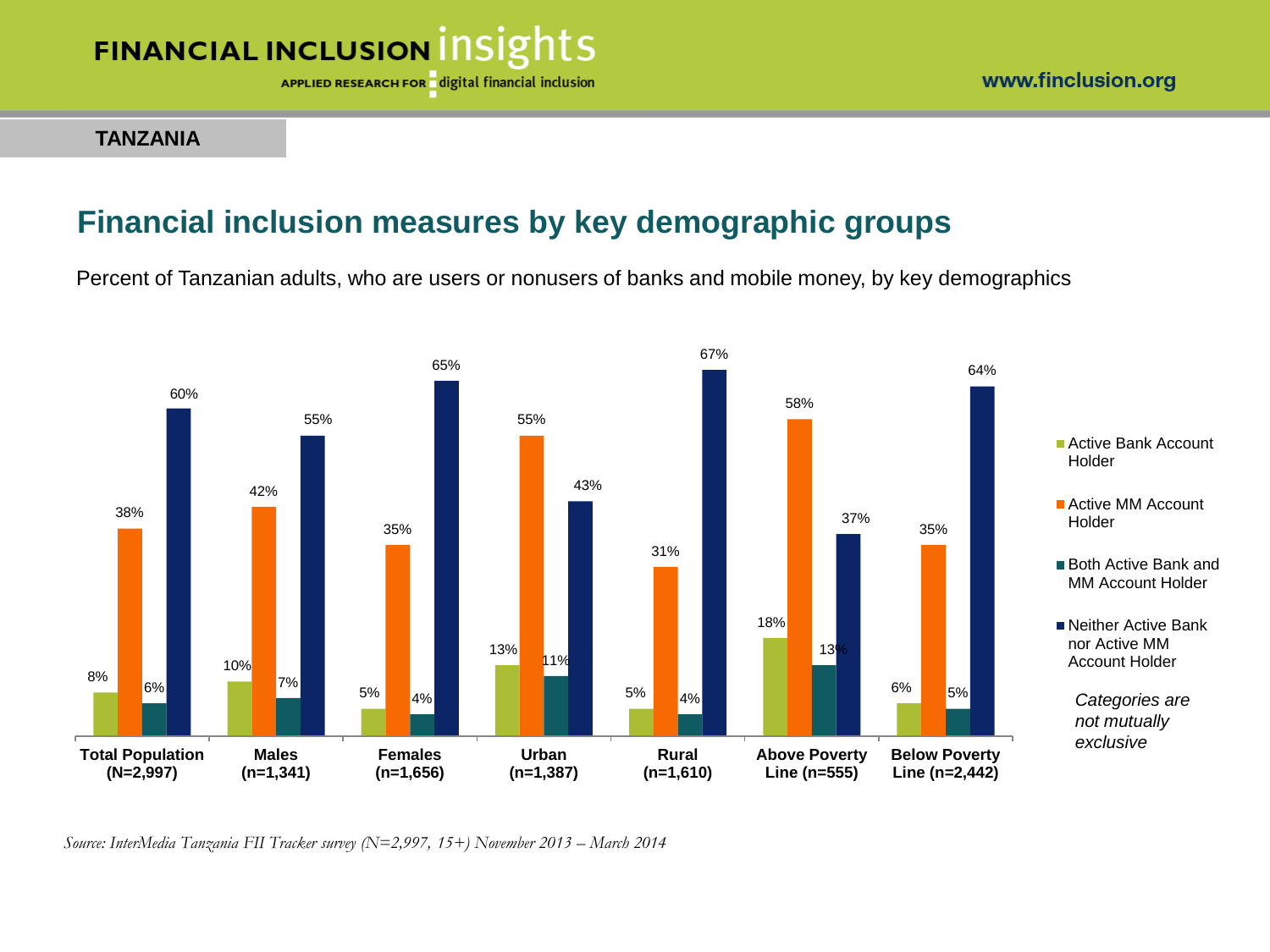

APPLIED RESEARCH FOR digital financial inclusion

#### **TANZANIA**

### **Financial inclusion measures by age groups**

Percent of Tanzanian adults, who are users or nonusers of banks and mobile money, by key demographics

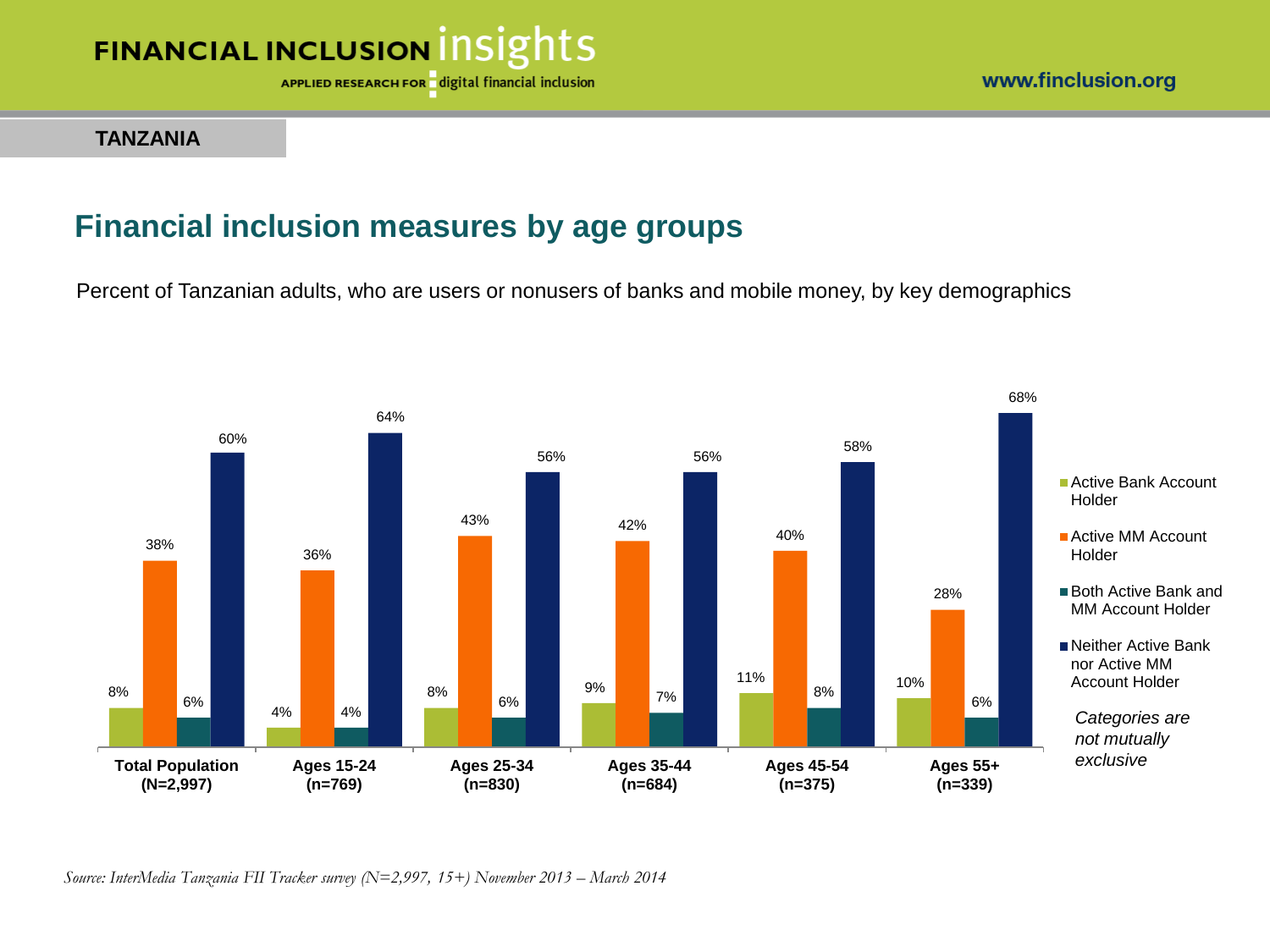APPLIED RESEARCH FOR digital financial inclusion

#### **TANZANIA**

## **Literacy, numeracy rates higher among active DFS users**

**National average**  *(n=2,997)*





**Literacy**



**Active BANK account holders** 

*(n=271)* **99%**

**of active BANK account holders have basic literacy**



**96 % of active BANK account holders have basic numeracy**

AG

**Active MM account holders**  *(n=1,095)*

### **95%**

**of active MM account holders have basic literacy**



**90% of active MM account holders** 



### **Key takeaways:**

Overall, the Tanzanian population has high rates of basic numeracy and literacy.

Active bank account holders are significantly more likely than the general population to have basic literacy/numeracy skills.

Active mobile money account users are more likely to be literate or numerate than the national average.

This suggests neither literacy or numeracy are barriers to mobile money uptake.

#### **Definitions:**

*Basic literacy* – the ability of an individual to read and understand a short, simple statement with little or no help from another person during the survey.

*Basic numeracy – the ability to apply* simple mathematical concepts by correctly answering at least two out of three simple arithmetic questions in the survey.

**Basic numeracy or literacy**

**Lack of basic numeracy or literacy**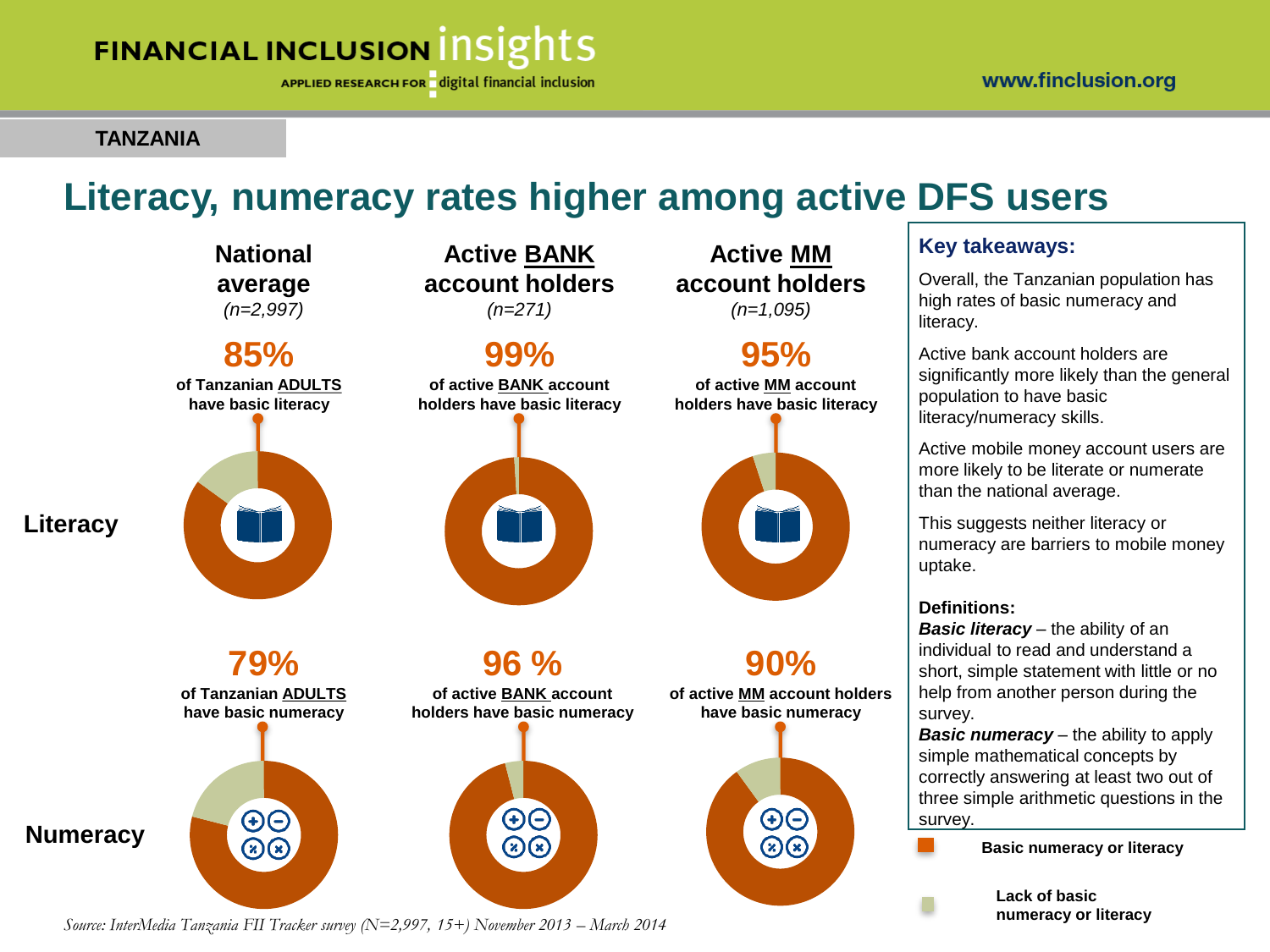APPLIED RESEARCH FOR digital financial inclusion

#### **TANZANIA**

### **Mobile money awareness and triggers for use**

**Radio is the top source for information on mobile money services with eight in 10 listing radio first; three in 10 mentioned billboards and television.**

**At this point, neither transactional nor field agents play an important role in serving as key sources of information about mobile money services.**

### **Only 12% of active mobile money account holders said a personal recommendation prompted their use of mobile money**

| Rank           | <b>Top 5 initial sources</b><br>$(n=1,095, active MM account holds)$ | $\frac{0}{0}$ | Rank              | Top 5 recommendations $(n=138)$<br>those who started using MM because of a<br>personal recommendation) | $\frac{9}{6}$ |
|----------------|----------------------------------------------------------------------|---------------|-------------------|--------------------------------------------------------------------------------------------------------|---------------|
|                | <b>Radio</b>                                                         | 81            | $\left(1\right)$  | <b>Family member in the</b><br>respondent's household                                                  | 37            |
| $\mathbf{2}$   | <b>Billboards</b>                                                    | 35            | $\left( 2\right)$ | Classmate, childhood friend,<br>friend of the family                                                   | 23            |
| $\mathbf{3}$   | <b>Television</b>                                                    | 34            | $\left( 3\right)$ | <b>Family member in another</b><br>household                                                           | 10            |
| $\overline{4}$ | <b>Family and/or friends</b>                                         | 15            | $\left( 4\right)$ | <b>Mobile money agent</b>                                                                              | 9             |
| $\sqrt{5}$     | <b>Field registration agents</b>                                     | 5             | $\left(5\right)$  | A neighbor                                                                                             | 5             |

*Question for top 5 sources: "From which source of information did you first learn about this mobile money service?" (asked for all services heard about) Question for top 5 recommendations: "Whose recommendation convinced you to start using m-money?" Both questions allowed multiple responses.*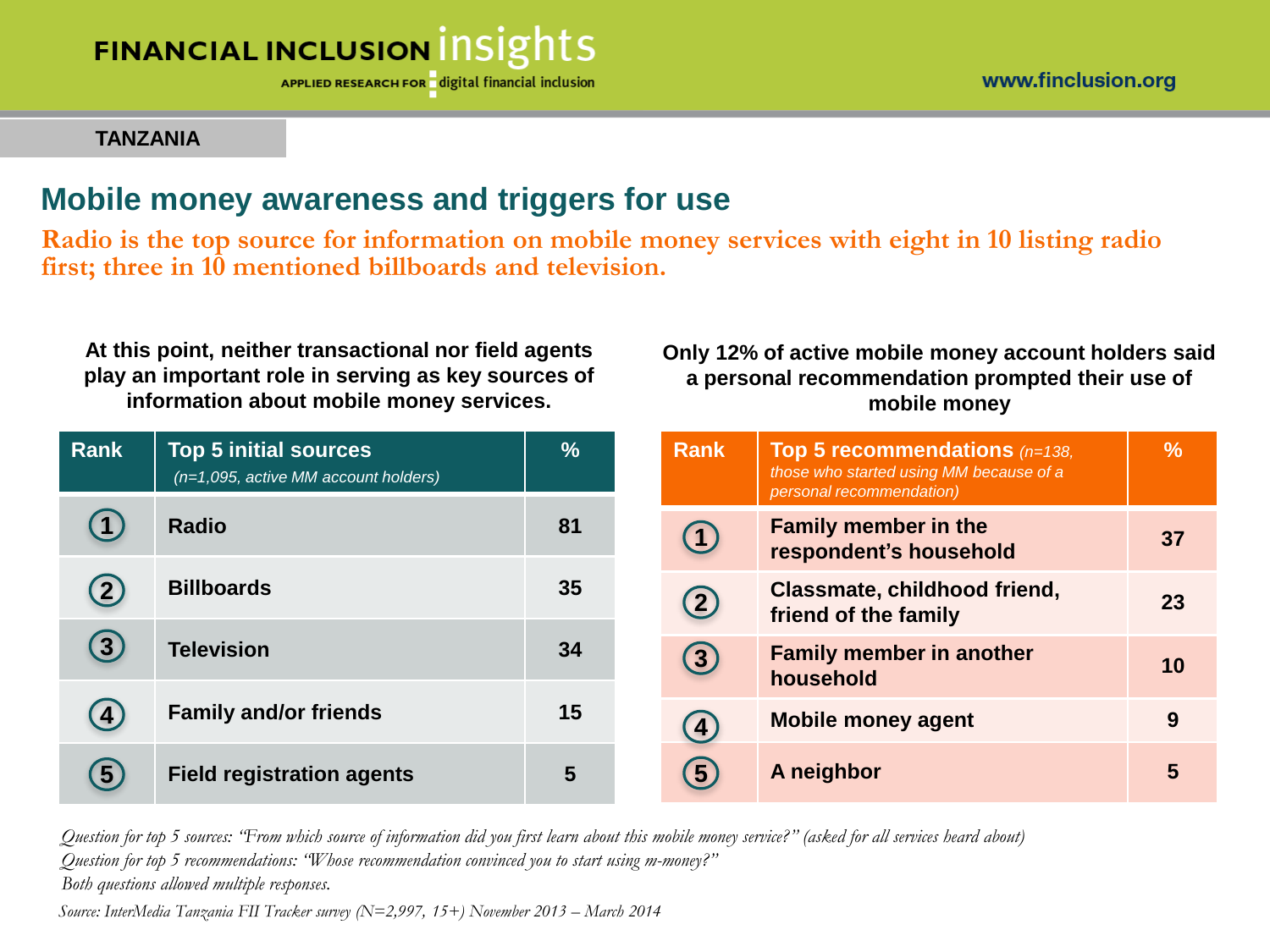

#### **TANZANIA**

## **Bank and mobile money account use is driven by two key reasons: savings and P2P transactions**

### **Top five reasons why people start using bank and mobile money accounts**

| <b>Rank</b>       | Top reasons for starting to use a<br><b>BANK account</b> (n=271, active bank)<br>account holders)             | $\frac{9}{6}$   | Top reasons for starting to use an<br><b>MM account</b> ( $n=1,095$ , active MM<br>account holders) | $\frac{9}{6}$  |
|-------------------|---------------------------------------------------------------------------------------------------------------|-----------------|-----------------------------------------------------------------------------------------------------|----------------|
|                   | I wanted to start saving money with a<br>bank                                                                 | 51              | I had to receive money from another<br>person                                                       | 42             |
|                   | I wanted a safe place to store my money                                                                       | 32 <sub>2</sub> | I had to send money to another person                                                               | 19             |
| $\left( 3\right)$ | I had to receive money from another<br>person                                                                 | 17              | I wanted a safe place to store my money                                                             | 15             |
| $\overline{4}$    | I had to receive money from an<br>organization/government agency (e.g., a<br>pension or unemployment payment) | 14              | I wanted to start saving money with mobile<br>money                                                 | 10             |
| 5                 | I had to send money to another person                                                                         | 10              | I saw a billboard/poster/TV/radio<br>advertisement that convinced me                                | $\overline{3}$ |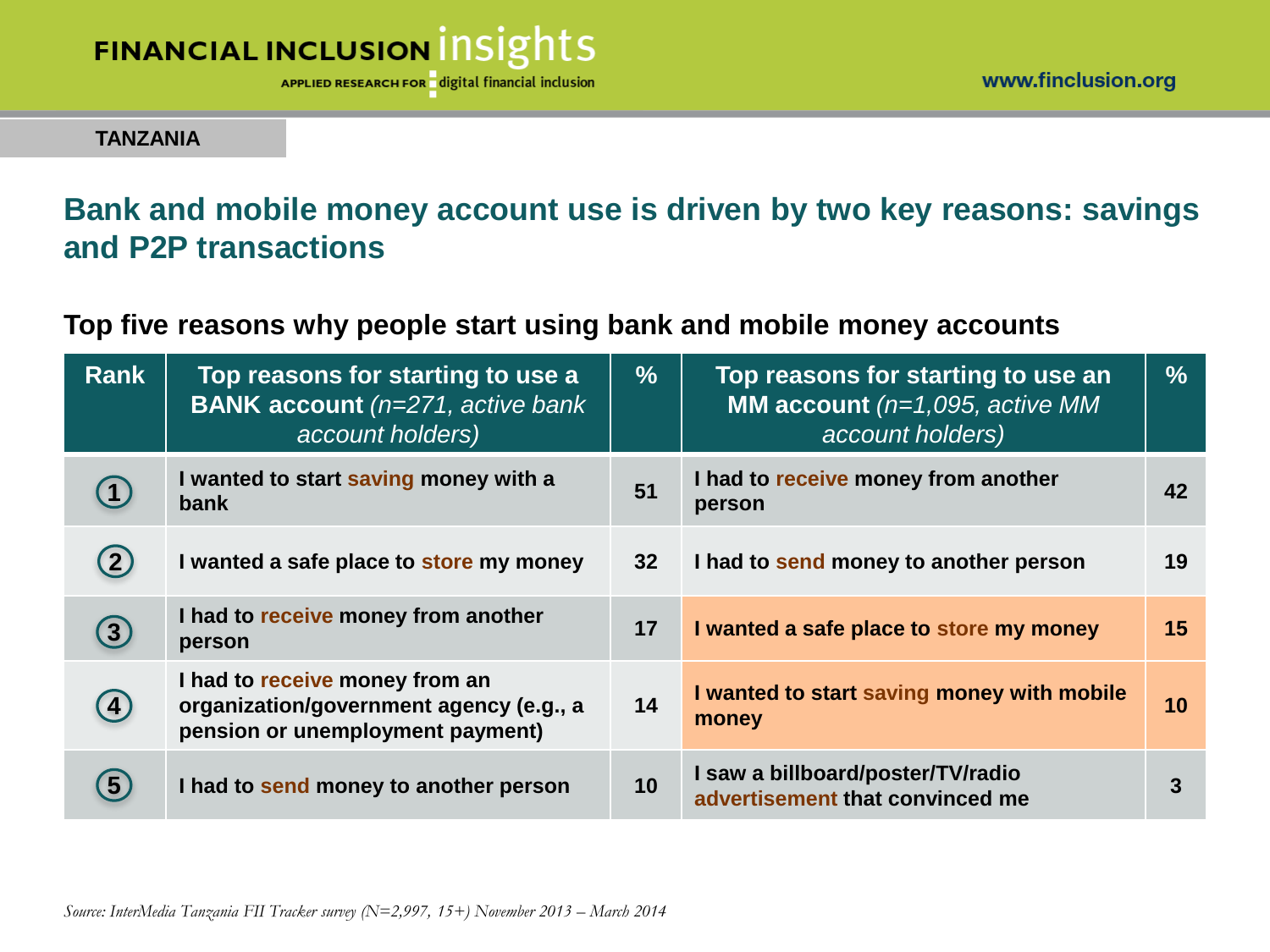APPLIED RESEARCH FOR digital financial inclusion

#### **TANZANIA**

### **Bank account vs. mobile money account use**

**Despite the intent to save, few active account holders do so. The top reasons for using bank and**  mobile money accounts are almost the same: basic cash-in/cash-out, followed by airtime top**ups and P2P transfers.**

#### **Percent of active bank and MM account holders, who use their accounts for selected activities**

| <b>Rank</b>       | <b>Top uses for active BANK</b><br>account holders $(n=271)$               | $\frac{9}{6}$ | Top uses for active MM account<br>holders $(n=1,095)$                      | $\frac{0}{0}$ |
|-------------------|----------------------------------------------------------------------------|---------------|----------------------------------------------------------------------------|---------------|
| $\left(1\right)$  | <b>Withdraw money</b>                                                      | 97            | <b>Withdraw money</b>                                                      | 97            |
| $\left( 2\right)$ | <b>Deposit money</b>                                                       | 86            | <b>Deposit money</b>                                                       | 75            |
| $\mathbf{3}$      | Receive money from other people for<br>regular support, receive allowances | 20            | <b>Buy airtime top-ups</b>                                                 | 51            |
| $\left( 4\right)$ | Receive wages for primary job                                              | 17            | Receive money from other people for<br>emergencies                         | 31            |
| $\left( 5\right)$ | <b>Buy airtime top-ups</b>                                                 | 15            | Receive money from other people for regular<br>support, receive allowances | 25            |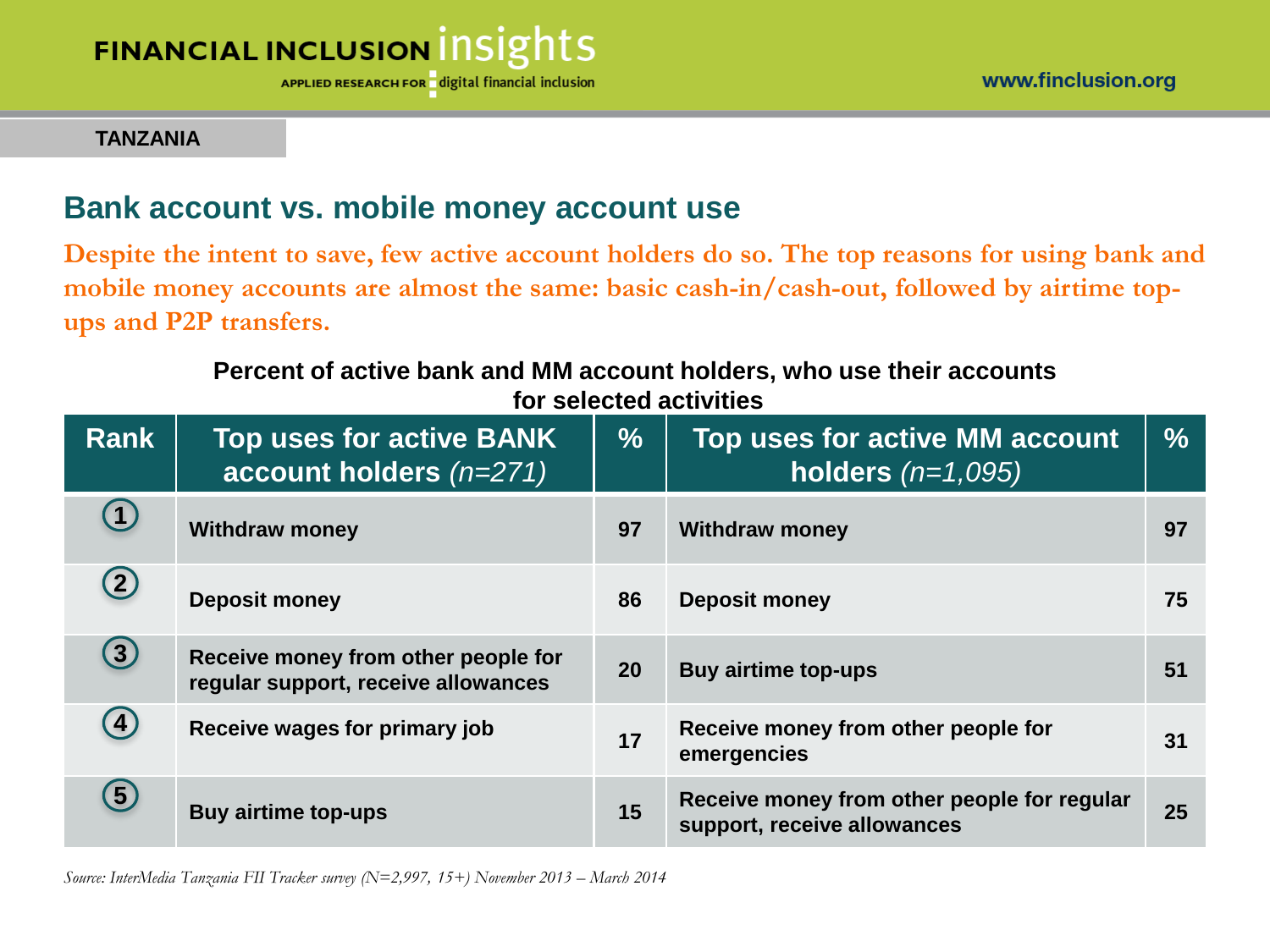

APPLIED RESEARCH FOR digital financial inclusion

#### **TANZANIA**

### **Mobile money uses by demographics**

### **Top three uses with demographic breakdown**

**(Percentage of active mobile money account holders, n=1,095)**

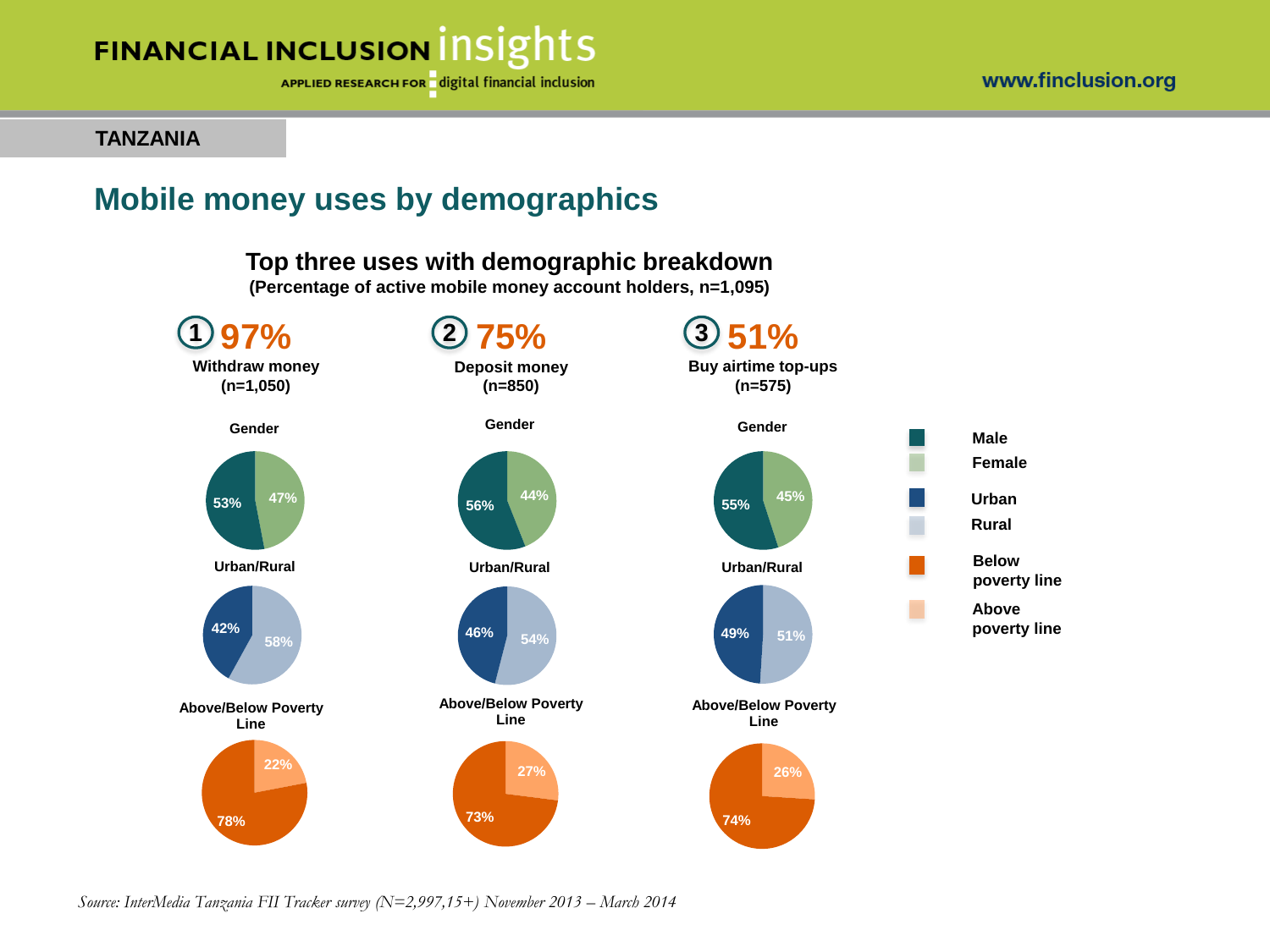**APPLIED RESEARCH FOR** digital financial inclusion

#### **TANZANIA**

### **Transaction time and costs\***

**On average, mobile money agent transactions tend to be almost three times faster than bank transactions, have lower error rates (1:7) but are more expensive.**

|                                           |                         | <b>Bank account</b><br>transaction<br>$(n=271, \text{active})$<br>account holders) | <b>MM</b> agent<br>transaction<br>$(n=1,095, \text{active})$<br>account holders) |
|-------------------------------------------|-------------------------|------------------------------------------------------------------------------------|----------------------------------------------------------------------------------|
| <b>Time</b><br>spent (min.)               | Median time spent       | 20                                                                                 |                                                                                  |
|                                           | Range of time spent     | $1 - 180$                                                                          | $1 - 135$                                                                        |
| <b>Customer transaction</b><br>cost (USD) | Median cost             | 0.3                                                                                | 0.8                                                                              |
|                                           | Range of costs**        | $0 - $1.8$                                                                         | $0 - $3$                                                                         |
| <b>Effectiveness</b>                      | Failed transactions (%) | 7%                                                                                 | $1\%$                                                                            |

**Analysis of time and money spent showed that there was no significant variation by gender, urban/rural and above/below the poverty line.**

*\*Transaction time includes both transportation time and time required to conduct the transaction. Transaction cost includes both transportation costs and the cost of conducting the transaction, such as transaction fees.*

*\*\* The top 5% of recalled fees were excluded for both bank and mobile money transactions to exclude potential outliers and those confusing a fee with the actual transfer amount.*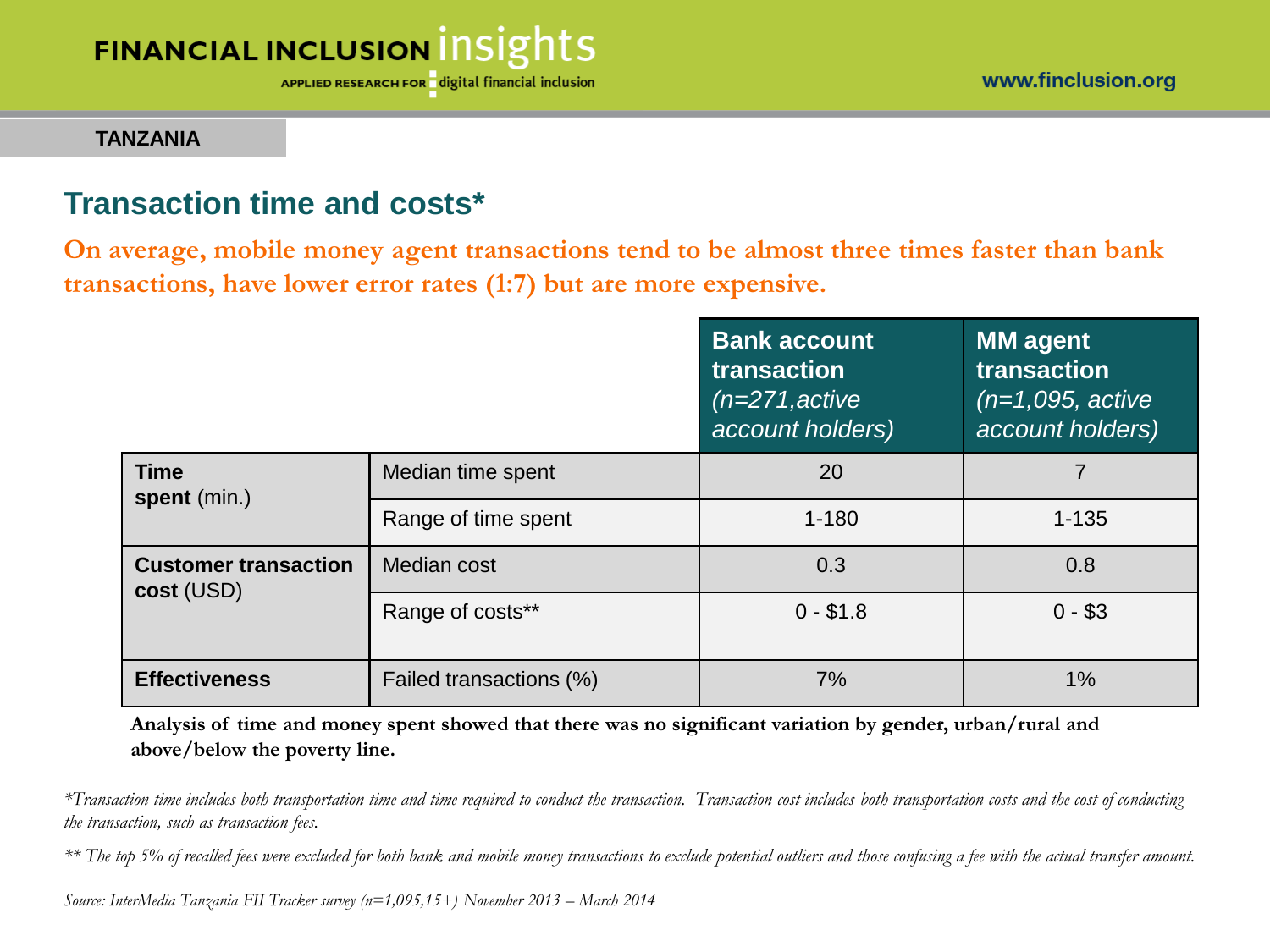APPLIED RESEARCH FOR digital financial inclusion

#### **TANZANIA**

## **Uptake of services is low for services that go beyond "basic" wallet**

| <b>Rank</b> | Top 5 uses beyond money transfer among active mobile<br>money account holders $(n=1,095)$ | $\frac{9}{6}$            |
|-------------|-------------------------------------------------------------------------------------------|--------------------------|
|             | Pay a utility bill                                                                        | 8                        |
|             | <b>Save money</b>                                                                         | 5                        |
| $\bf{3}$    | Pay a school fee                                                                          | $\overline{2}$           |
|             | Receive wages                                                                             | $\overline{\phantom{a}}$ |
| 5           | Pay a medical bill                                                                        |                          |

| <b>Rank</b>  | Percent of active mobile money account holders who<br>have difficulty performing MM transactions (n=1,095) | $\frac{0}{0}$ |
|--------------|------------------------------------------------------------------------------------------------------------|---------------|
|              | <b>Sending money</b>                                                                                       | 17            |
| $\mathbf{2}$ | <b>Withdrawing money</b>                                                                                   | 17            |
| 3            | <b>Buying airtime</b>                                                                                      | 13            |
| 4            | Any agent transactions                                                                                     | 12            |
|              | <b>Check balance</b>                                                                                       | 11            |

*Source: InterMedia Tanzania FII Tracker survey (n=1,095,15+) November 2013 – March 2014*

### **Key takeaways:**

- Mobile money users are more focused on using mobile money for sending and receiving funds. They still do not consider mobile money a solution to their broader financial transaction needs, such as paying bills or fees, receiving transfers from government agencies and employees, etc.
- Low uptake of value-added services might be due to a lack of awareness of such services, as shown in the FII Tanzania focus group study (http://finclusion.org/wpcontent/uploads/2014/04/FII-Tanzania-Wave-One-Consumer-Voices-QuickSights-Report.pdf.).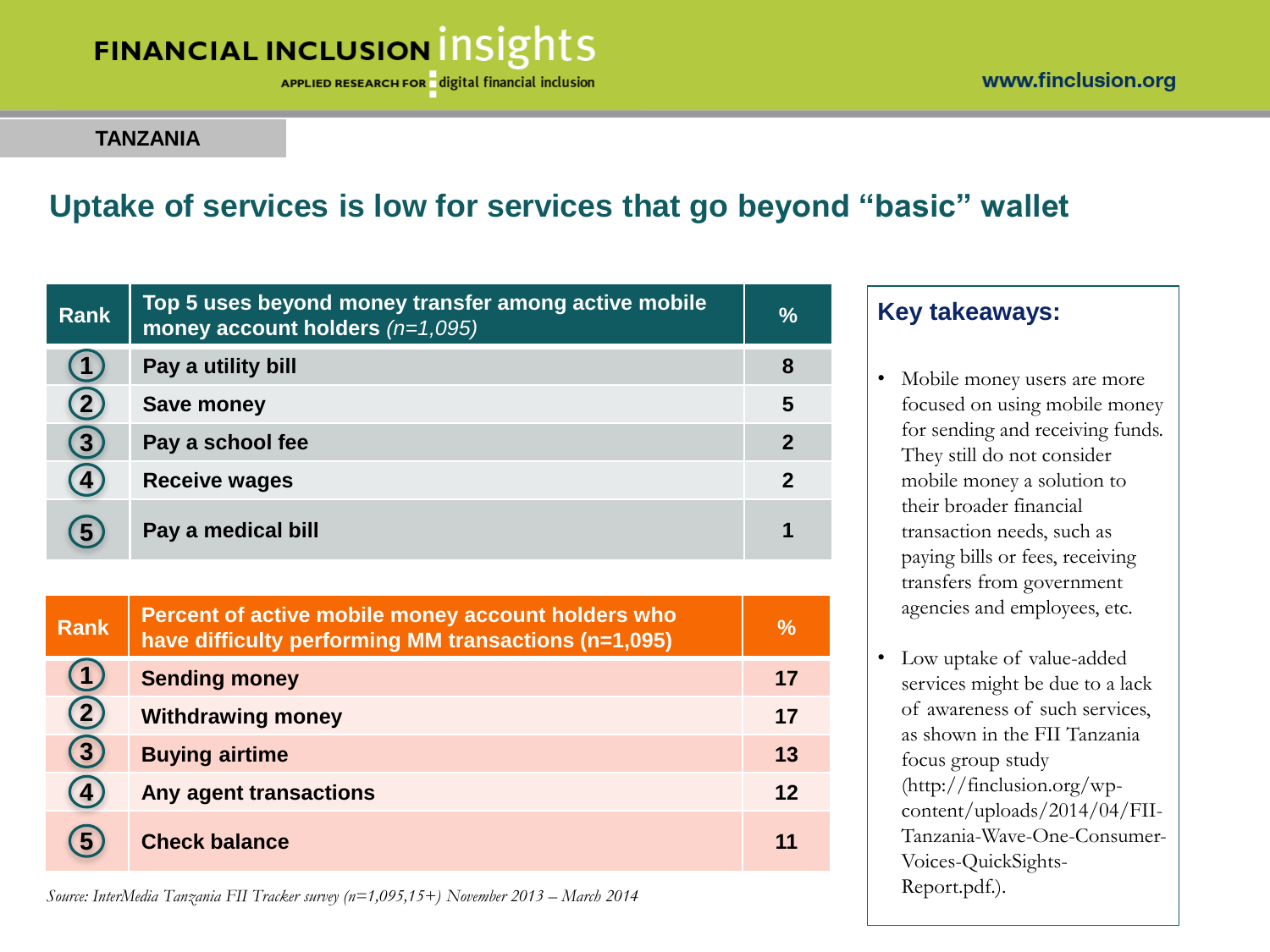APPLIED RESEARCH FOR digital financial inclusion

#### **TANZANIA**

### **Tanzania's Mobile Money Market**

**Vodacom maintains a dominant position with seven in 10 active account holders using M-Pesa. Tigo Pesa and Airtel Money are in second and third place, respectively.**

| <b>MM Provider *</b>  | % of active MM<br>account holders of<br>these services<br>$(n=1,095)$ |
|-----------------------|-----------------------------------------------------------------------|
| <b>Vodacom M-Pesa</b> | 68                                                                    |
| <b>Tigo Pesa</b>      | 27                                                                    |
| <b>Airtel Money</b>   | 22                                                                    |
| 'esa<br>EZV I         | 1                                                                     |

\*Active registered mobile money account holders can have accounts with more than one provider.

*Source: InterMedia Tanzania FII Tracker survey (N=2,997, 15+) November 2013 – March 2014*

**Vodacom M-Pesa customers are mostly rural, while Tigo Pesa serves mostly urban dwellers. Both providers have similar customer profiles by gender and poverty levels.**

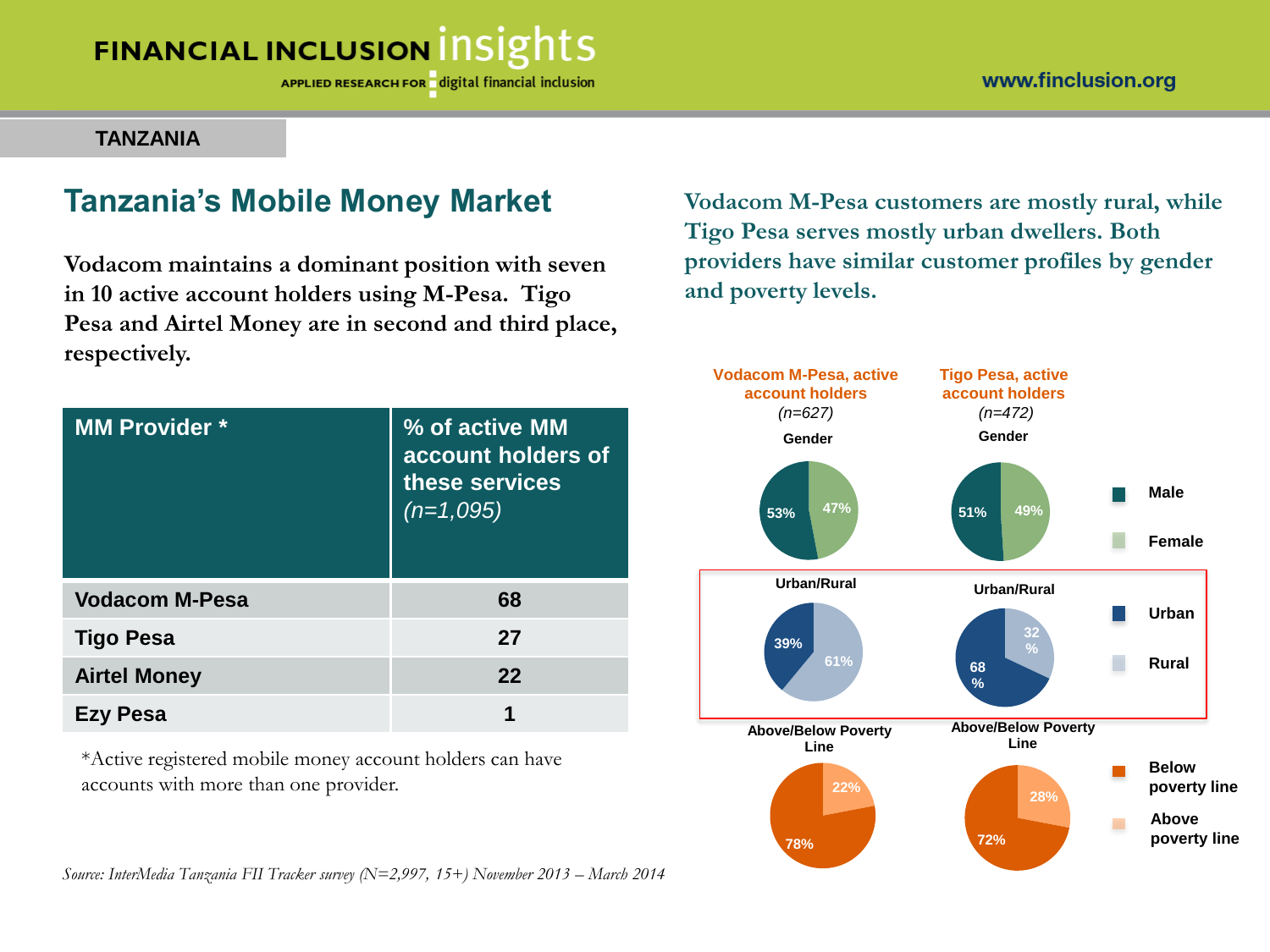

APPLIED RESEARCH FOR digital financial inclusion

#### **TANZANIA**

### **Interoperable mobile money services**

**With increasing competition, a need for P2P transfers across different mobile money providers may be emerging.**

**Percentage of active mobile money account holders who needed to do the following activities in the last 90 days** 

| <b>Rank</b> | Top 5 most frequently mentioned interoperability needs<br>$(n=1,095)$                                                                           | % of active MM<br><b>users</b> |
|-------------|-------------------------------------------------------------------------------------------------------------------------------------------------|--------------------------------|
|             | Receive money to their mobile money account from an account of another<br>person who used a different mobile money provider                     | 16                             |
|             | Send money from their mobile money account to an account of another person<br>who used a different m-money provider                             | 14                             |
| (3)         | Pay a bill or a fee from their mobile money account to a mobile money account<br>of an organization that used a different mobile money provider | 3                              |
|             | Transfer money between their mobile money account and their bank/MFI<br>account                                                                 | 3                              |
|             | Transfer money between their mobile money account and their chama (savings)<br>group) account                                                   | 3                              |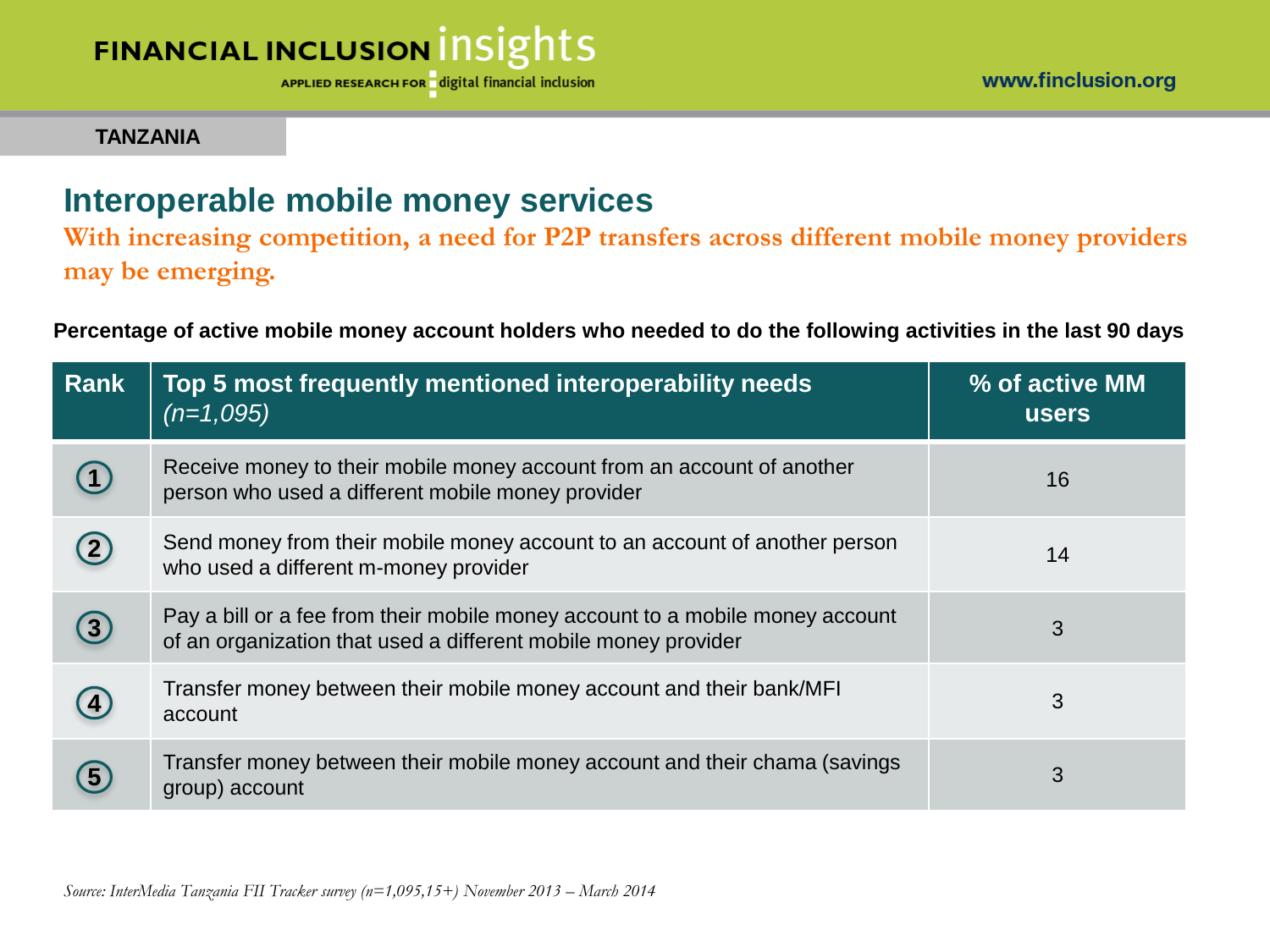APPLIED RESEARCH FOR digital financial inclusion

#### **TANZANIA**

## **Six in 10 mobile money users identified mobile money agents as key to successful transactions**

**Agents are also the point of contact when customers need help.**

#### *When a mobile money transaction goes wrong, who in your opinion should take responsibility for resolving a problem?*

| Top 5 choices $(n=1,095,$ active<br>mobile money account holders) | %  |
|-------------------------------------------------------------------|----|
| Mobile money agent                                                |    |
| Mobile money provider                                             | 34 |
| Me                                                                | h  |

### *When you experienced a problem [you mentioned above], did you ask a mobile money agent for help?*

| Percent who asked or did not ask an<br>agent for help (n=393), active MM account<br>holders who experienced a problem) |   |
|------------------------------------------------------------------------------------------------------------------------|---|
| Yes                                                                                                                    |   |
| N∩                                                                                                                     | 3 |

### **Key takeaways:**

- Mobile money users see agents as more than transaction operatives. They are also the mobile money providers' customer service representatives and are key to the successful completion of transactions.
- Most active mobile money account holders turn to agents when issues arise, such as a forgotten PIN or transaction errors (i.e., money sent to wrong number or failed transfers).
- Mobile money users have an expectation that agents should be able to resolve any and all issues.
- Six in 10 mobile money users (60 percent) perceive agents to be friendly, but only four in 10 agents were considered helpful (37 percent).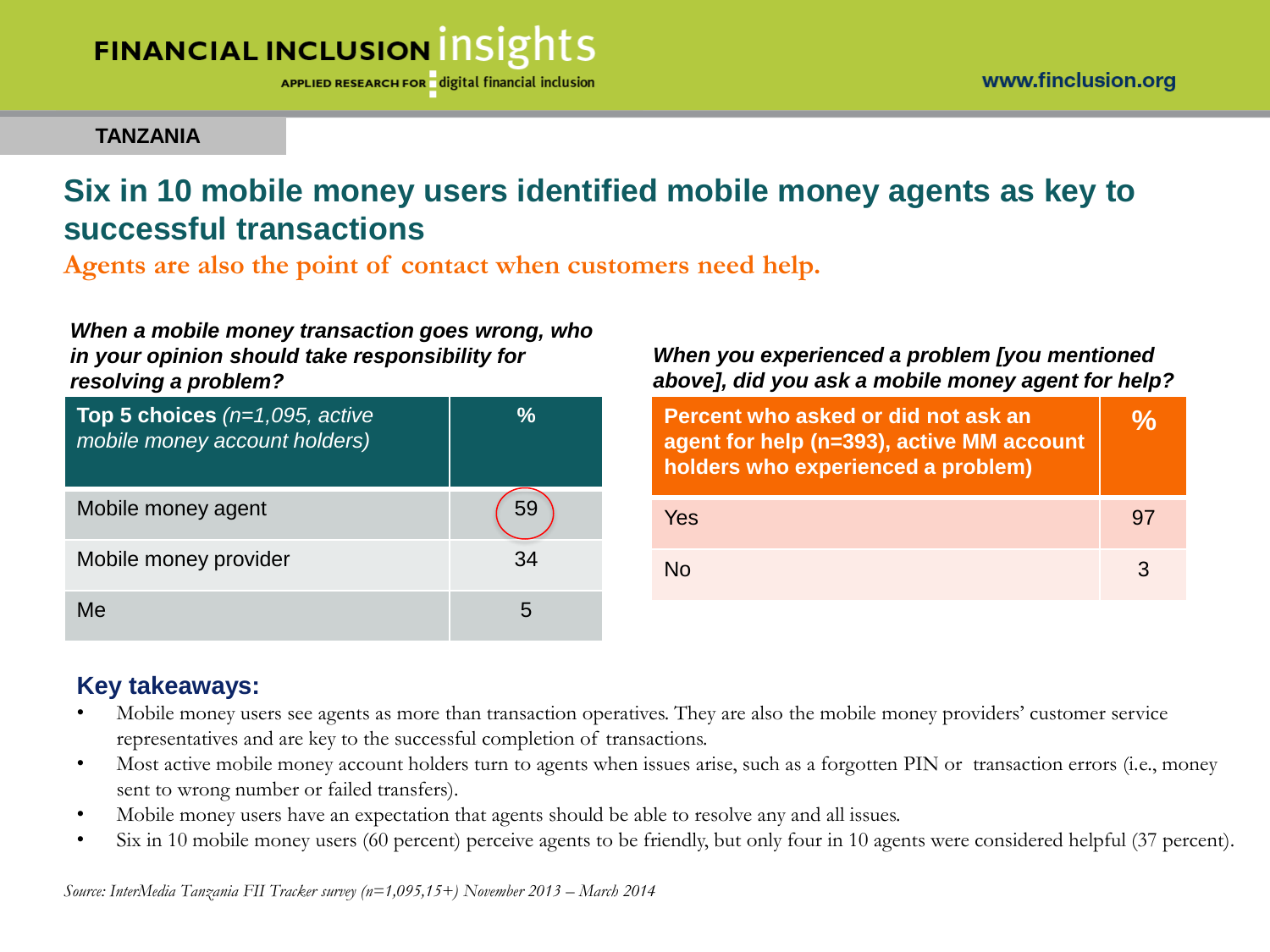APPLIED RESEARCH FOR digital financial inclusion

#### **TANZANIA**

### **Six in 10 active mobile money account holders experienced network problems during transactions**

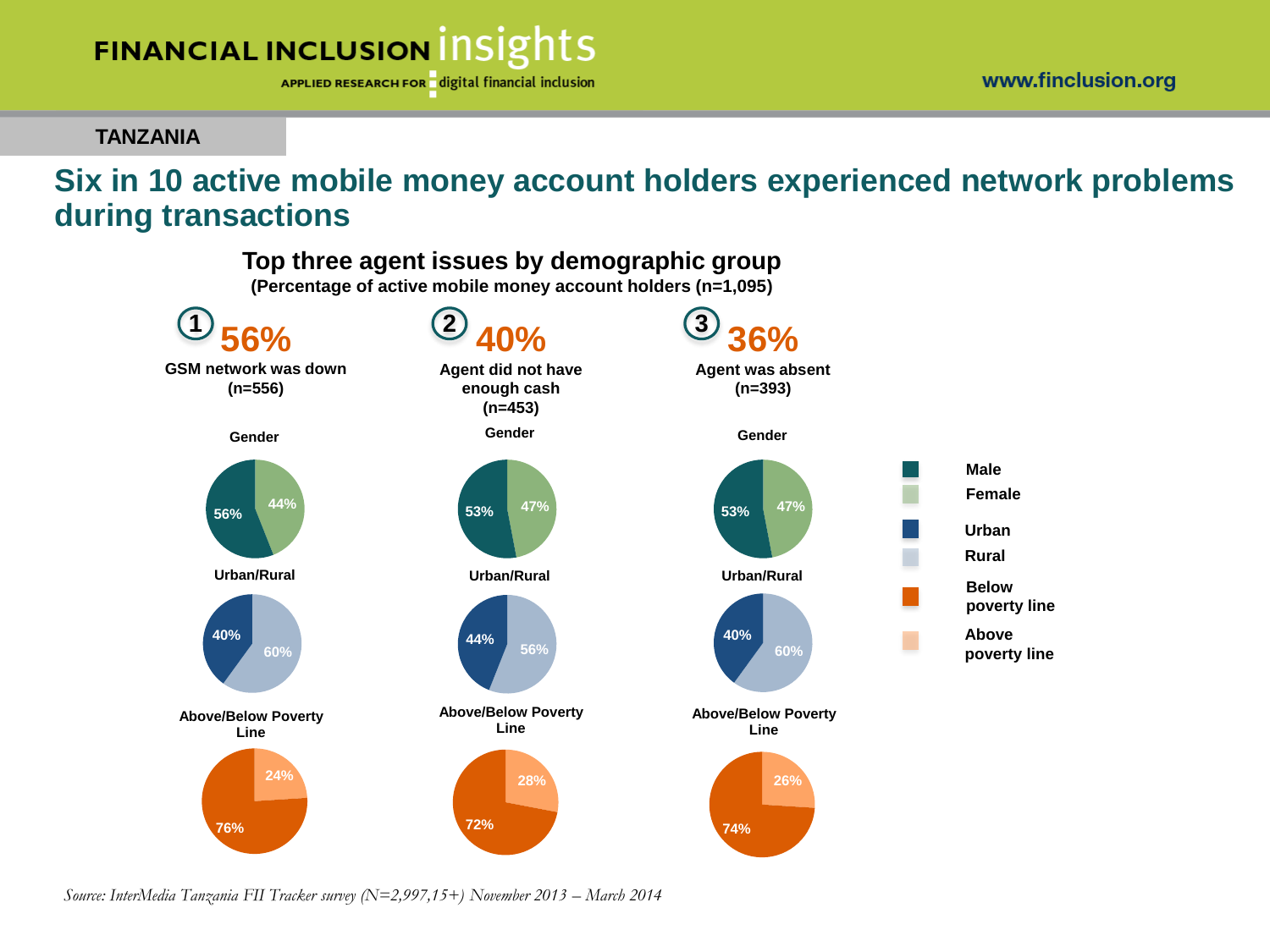

www.finclusion.org

#### **TANZANIA**

## **Mobile money account holders experience network problems more than any other issue**

**Number of times active mobile money account holders experienced this issue in the last six months**

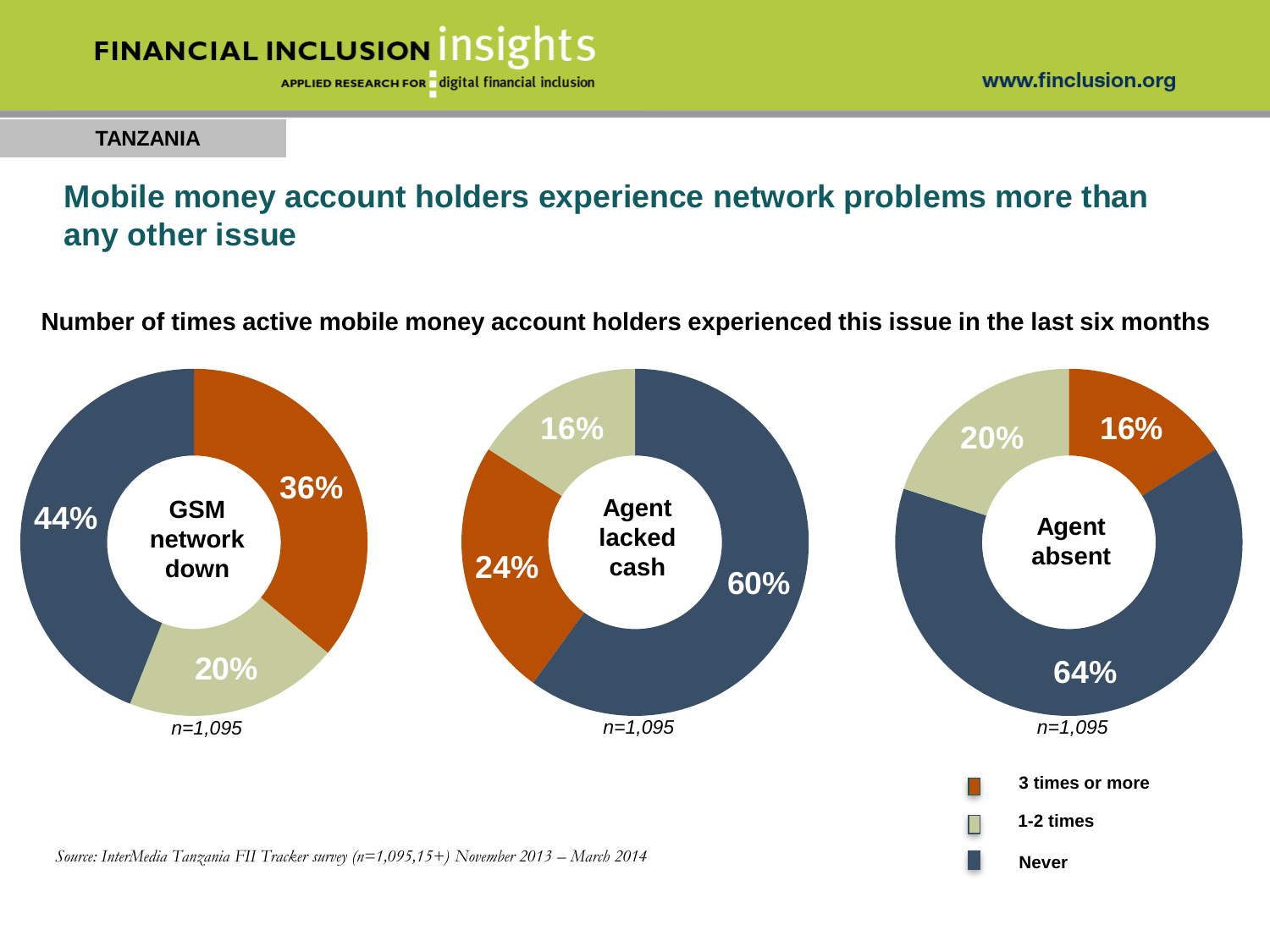

APPLIED RESEARCH FOR digital financial inclusion

#### **TANZANIA**

## **Satisfaction with available financial options**

**After Tanzanians obtain mobile money or bank accounts, their perceptions of the range of financial service options available to them greatly improved.**

**Average before-and-after ratings for range of available financial services options among active mobile money and bank account holders**



Analysis showed that there was no significant variation by gender, urban/rural and above/below the poverty line.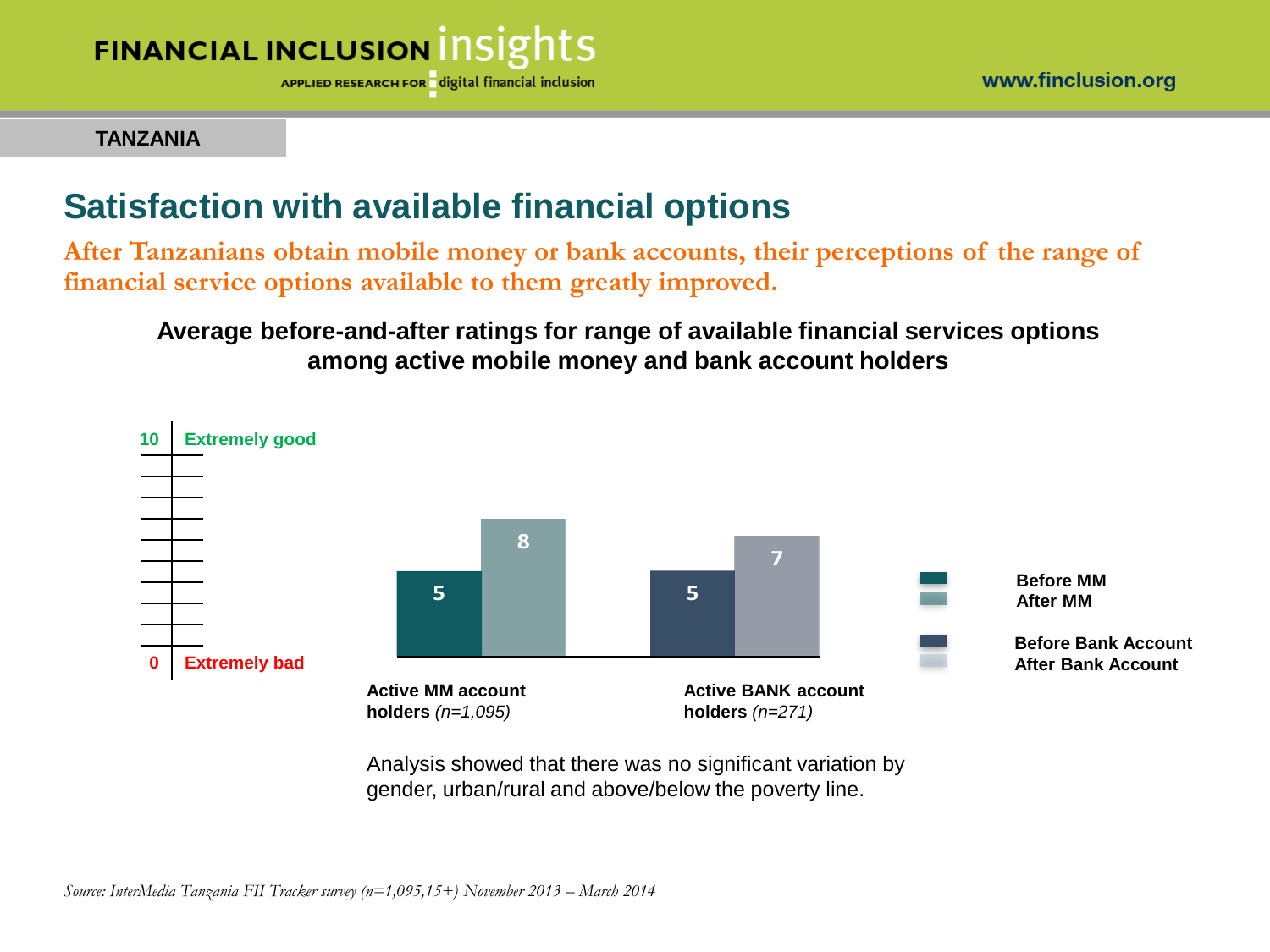

APPLIED RESEARCH FOR digital financial inclusion

## **SAMPLING APPROACH**

### **Working with Tanzania National Bureau of Statistics (TNBS)**

• InterMedia and TNBS agreed on a sample of 2,997 that was nationally representative of adults (15+).

### **Sampling Frame**

• TNBS's sampling frame of all EAs, by district, was used to draw the sample of the required EAs for the survey.

### **Sampling Enumeration Areas (EAs)**

- TNBS drew the sample of the required number of EAs by region based on the 2012 census.
- A sample of 300 EAs was drawn from urban and rural strata using systematic probability proportional to population size method (using numbers of households rather than people).
- Ten interviews were conducted per EA.

### **Sampling Start-Points, Households and Respondents**

- One start-point within each EA was chosen by randomly selecting from a list of local landmarks identified by village elders.
- Households (see Glossary) were selected using a random route walk, standardized skip pattern and process for substitution.

• One respondent per household was selected using the Kish grid method and relevant consent for eligible respondents under 18 years of age was obtained.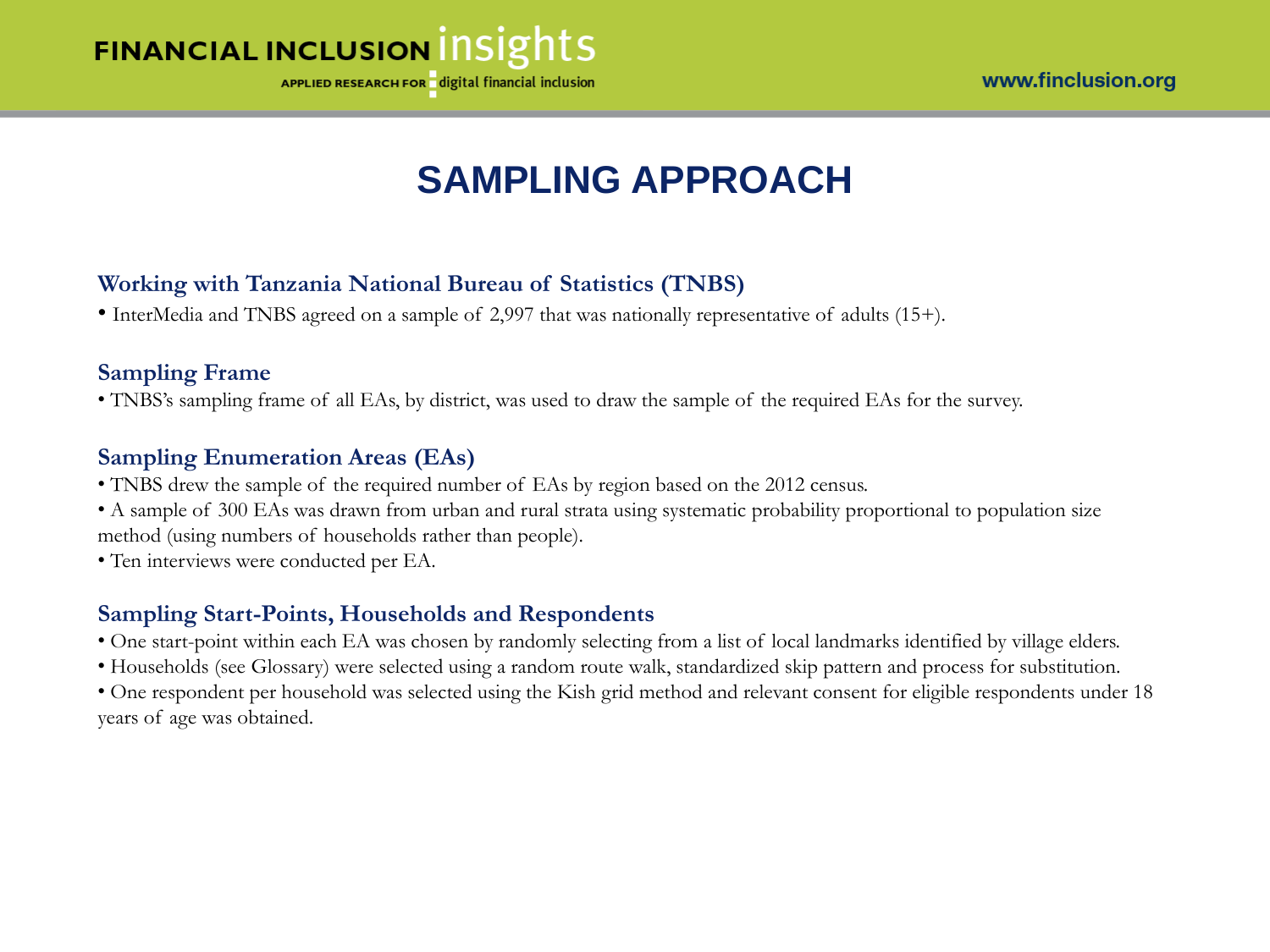

## **GLOSSARY OF TERMS**

- **Active account holder** An individual who has a registered digital financial service account (DFS, see definition below) and has used it in the last 90 days.
- **Active user** An individual who has used any DFS for any type of transaction in the past 90 days via his/her own account or somebody else's account.
- **Adults with DFS Access** Adults who either own a DFS account or have access to someone else's account.
- **Agent** A person or business contracted by a DFS provider to provide services to DFS customers using their own bank or mobile money account.
- **Banked** An individual with a registered account at a formal financial institution. For this particular study, "banked" are all individuals with their own bank accounts.
- **Basic literacy** The ability of an individual to read and understand a short, simple statement with no or minimal help from another person.
- **Basic numeracy** The ability to apply simple mathematical concepts. In this survey, basic numeracy refers to the ability of an individual to correctly answer at least two out of three simple arithmetic questions.
- **Below the Poverty Line**  In this particular study, adults living on less than \$2.50 per day, as classified by the Grameen PPI.
- **Digital financial services (DFS)** Financial services that are provided through an electronic platform (mobile phones, electronic cards, the internet, etc.). **For this particular study, digital financial services include bank services and mobile money services**.
- **Digital stored-value account**  An account in which funds or monetary value are represented in a digital electronic format and can be retrieved/transferred by the owner of the account, remotely, without him/her physically present at a branch of a financial institution providing the account. For this particular study, DSVAs include a bank card (debit or credit) and a mobile money account.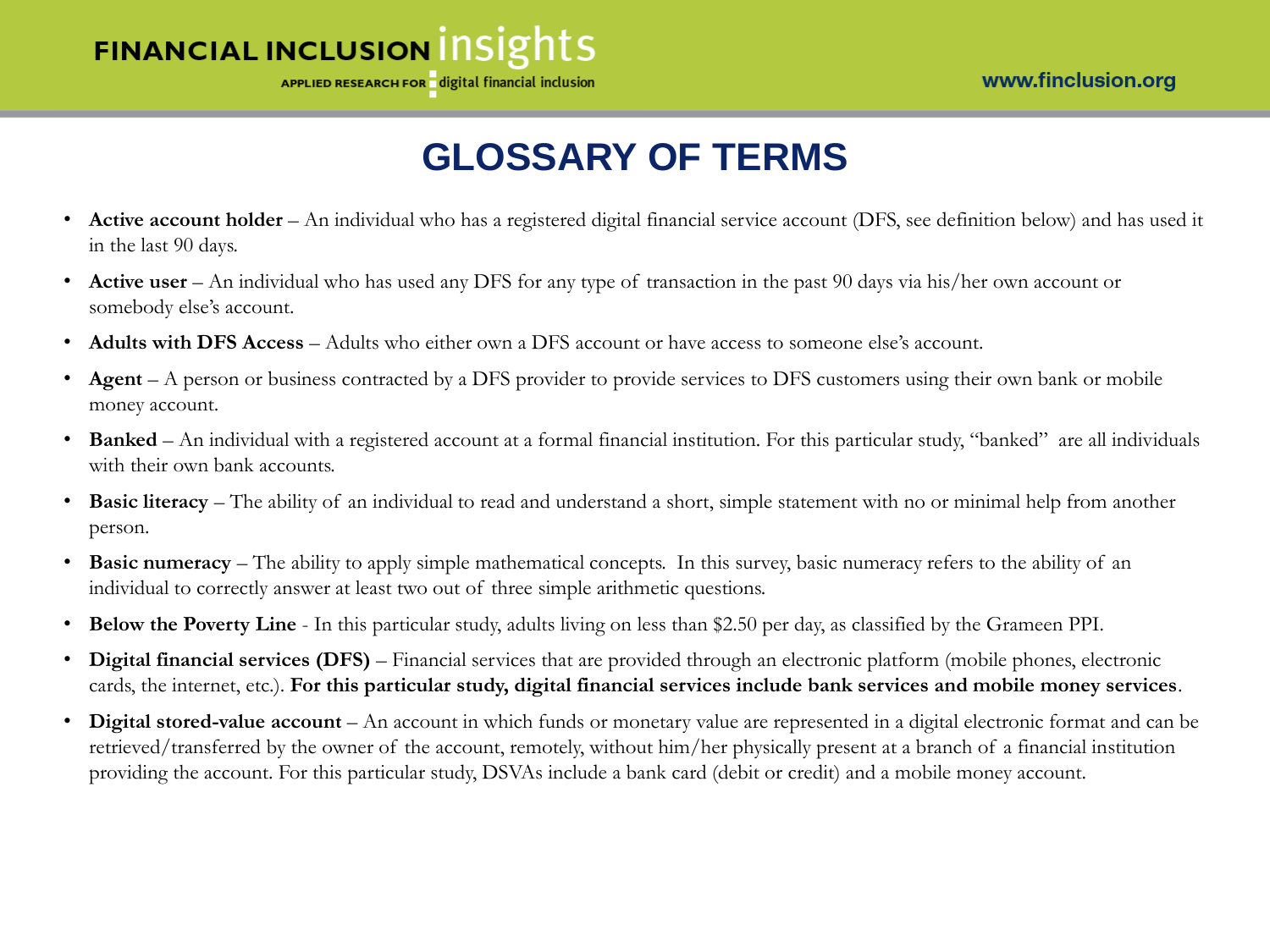

## **GLOSSARY OF TERMS (cont.)**

- **Financial inclusion** A state in which all people who are able to use them have access to a full suite of quality financial services, provided at affordable prices, in a convenient manner, and with dignity for the clients.\*
- **Financially included**  An adult who owns or has access to digital financial services.
- **Grameen Progress out of Poverty Index (PPI)**  A poverty measurement tool from the Grameen Foundation wherein a set of country-specific questions are used to compute the likelihood that a household is living below the poverty line.
- **Households** All those who satisfy at least two of the following three conditions: (1) share the same food pot, (2) share the same roof or (3) have a common decision maker.
- **Interoperability** The ability of users of different digital financial services (e.g., Safaricom M-PESA and Airtel Money) to transact directly with each other without the use of intermediary organizations.
- **Lapsed registered/non-registered user**  An individual who has used a DFS on his/her own or somebody else's account, but has not done so in the last 90 days.
- **Mobile money** A service in which a mobile phone is used to access financial services.
- **Registered active user** A person with a registered DFS account that has used it in the last 90 days.
- **Services beyond basic wallet**  DFS transactions that go beyond simple deposits, withdrawals, or money transfers.
- **SIM card** A removable micro-card that contains a subscriber identity module that securely stores the electronic codes used to verify subscribers' identities on mobile phones and computers.
- **Unbanked** Individuals without a registered bank account.
- Urban/rural Urban and rural persons are defined according to their residence in urban or rural areas as prescribed by the National Bureau of Statistics.

[\\*http://www.centerforfinancialinclusion.org/publications-a-resources/financial-inclusion-glossary](http://www.centerforfinancialinclusion.org/publications-a-resources/financial-inclusion-glossary)